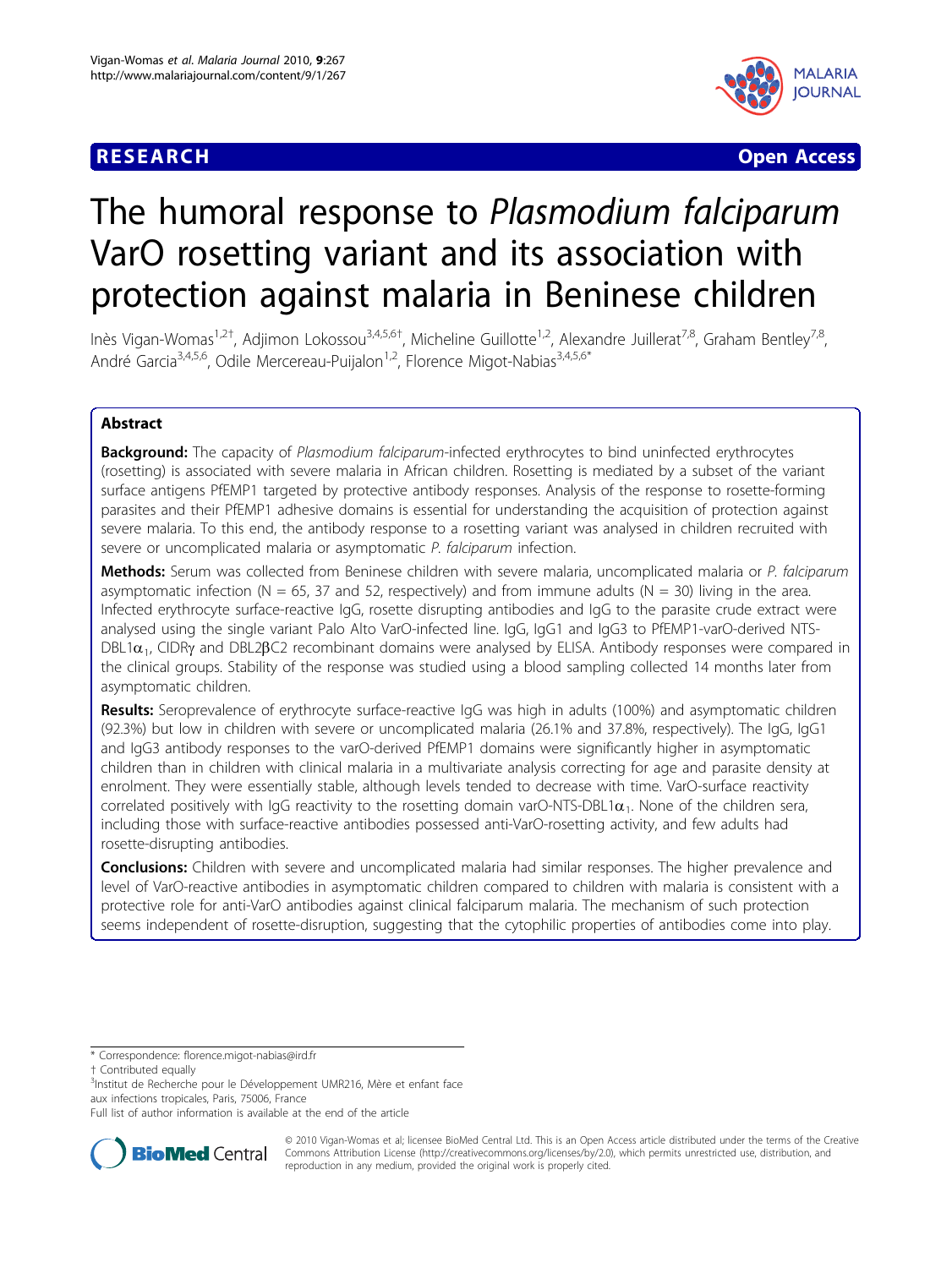#### Background

Despite recent scaling-up of control measures, Plasmodium falciparum malaria still claims about one million deaths each year, mainly young African children [[1,2\]](#page-11-0). A hallmark of *P. falciparum* infection is the sequestration of infected erythrocytes (IE) in the microvasculature of vital organs [[3](#page-11-0)-[8\]](#page-11-0) resulting from cytoadherence of mature IE to the endothelial cell lining and/or to other circulating cells or uninfected erythrocytes (rosetting) [[9,10\]](#page-11-0). The P. falciparum Erythrocyte Membrane Protein 1 (PfEMP1), a variant adhesin displayed to the surface of the IE and encoded by the var gene family, plays a major role in IE cytoadherence [\[11](#page-11-0)-[13\]](#page-11-0).

There is a large body of evidence indicating that variant antigens dominate the response to the IE surface in children en route to acquiring protective immunity and that PfEMP1 molecules are major targets of the variantspecific responses [\[14-21](#page-11-0)]. The surface-exposed region of PfEMP1 has a modular structure with a succession of adhesion domains of two major types, namely the Duffy Binding-Like (DBL) domain and the cysteine-rich Inter-Domain Region (CIDR). Specific sequence signatures allow the classification of these adhesive domains in different classes (classes α,  $\alpha_1$ ,  $\beta$ ,  $\gamma$ ,  $\delta$ , ε, X for DBL; classes  $\alpha$ ,  $\alpha$ <sub>1</sub>,  $\beta$  and  $\gamma$  for CIDR) [\[22](#page-11-0)]. Studies in endemic areas have shown that multiple DBL and CIDR domains elicit antibodies [[19,23-25](#page-11-0)], but their association with protection remains unclear.

The rosetting and auto-agglutination cytoadherence phenotypes are consistently associated with severe malaria in African children [\[26](#page-11-0),[27\]](#page-11-0). Emerging evidence indicates that rosetting is mediated by proteins encoded by a subset of var genes, the exact number of which is still unknown. Three rosetting lines have been characterized, expressing respectively the FCR3S1.2/IT4var21 [[28](#page-11-0),[29](#page-11-0)], the R29/IT4var9 [[30](#page-11-0)] and the Palo Alto varO genes [[31\]](#page-11-0). In all three lines the N-terminal DBL1 $\alpha/\alpha_1$ was identified as the binding domain for uninfected erythrocytes [[28,30,31](#page-11-0)]. Little is known on the acquisition of antibodies to rosette-forming parasite types. In a pioneering study, Carlson et al reported that only 8% of children with cerebral malaria had antibodies disrupting the R +PAl rosettes (subsequently called FCR3S1.2) [[28\]](#page-11-0), compared to 38% in age-matched children with mild malaria [[32\]](#page-11-0), suggesting that rosette-disrupting antibodies contribute to protection against severe malaria. Whether antibodies to other rosetting types contribute to protection as well is unknown. It is not known either whether the antibody isotype, in particular cytophilic antibodies targeting the IE surface and promoting its opsonization also come into play to protect children against clinical malaria as observed in the Saimiri sciureus monkey [[33,34\]](#page-11-0). Furthermore, how rosette-disrupting antibodies relate to IE-surface reacting antibodies and to their specificity with regard to the individual PfEMP1 domains exposed on the IE surface remains unclear.

Experimental obstacles to such studies have been the non-homogeneity of IE surface-displayed PfEMP1 molecules in cultivated lines (a consequence of antigenic variation) and the difficulty in producing appropriately folded recombinant PfEMP1 domains. A recombinant varO-NTS-DBL1 $\alpha_1$  domain was produced in the native conformation that induced high titres of IE surfacereacting antibodies and rosette-disrupting antibodies [[31,35](#page-11-0)]. Panning using a monoclonal antibody (mAb) raised to the recombinant domain allowed a "single variant" VarO culture to be established, in which all IE express the single VarO serotype [\[31](#page-11-0)]. A study in Senegal with this single variant culture showed that the seroprevalence of VarO was very high and strongly agedependent, with high levels of VarO-IE surface-reactive and NTS-DBL1 $\alpha_1$ -reactive antibodies being reached at an age when effective protection against clinical malaria is established [\[31\]](#page-11-0).

The present study was aimed at investigating seroprevalence to VarO-IE surface and to varO-PfEMP1 recombinant domains in a second, geographically distant endemic area exposed to different transmission conditions and at analysing its possible association with protection against severe and/or uncomplicated clinical malaria. The antibody response to the VarO serotype was investigated in Benin among immune adults, semiimmune children with P. falciparum asymptomatic parasitaemia and children with mild or severe P. falciparum malaria disease. The varO-IE surface seroreactivity and VarO rosette disrupting capacity were analysed. Total IgG, IgG1 and IgG3 responses to three PfEMP1-varO recombinant domains (NTS-DBL1 $\alpha_1$ , CIDR1 $\gamma$  and  $DBL2\beta$ C2), which could be produced as soluble, properly folded recombinant proteins capable of inducing high titres of VarO surface-reacting antibodies in the mouse, were assessed. Data indicate an elevated seroprevalence to varO-IE surface and recombinant domains in asymptomatic children and immune adults, contrasting with a low prevalence and low antibody levels in children with clinical malaria. Intriguingly rosette-disrupting antibodies were rare in immune adults and not detectable in all children including in asymptomatic children, suggesting that mechanisms other than prevention of rosetting may operate to protect against VarO parasites.

#### Methods

#### Study areas and sample collection

Clinical and parasitological characteristics of the recruited subjects are presented in Table [1](#page-2-0). From July 2006 to January 2007, 102 children with symptomatic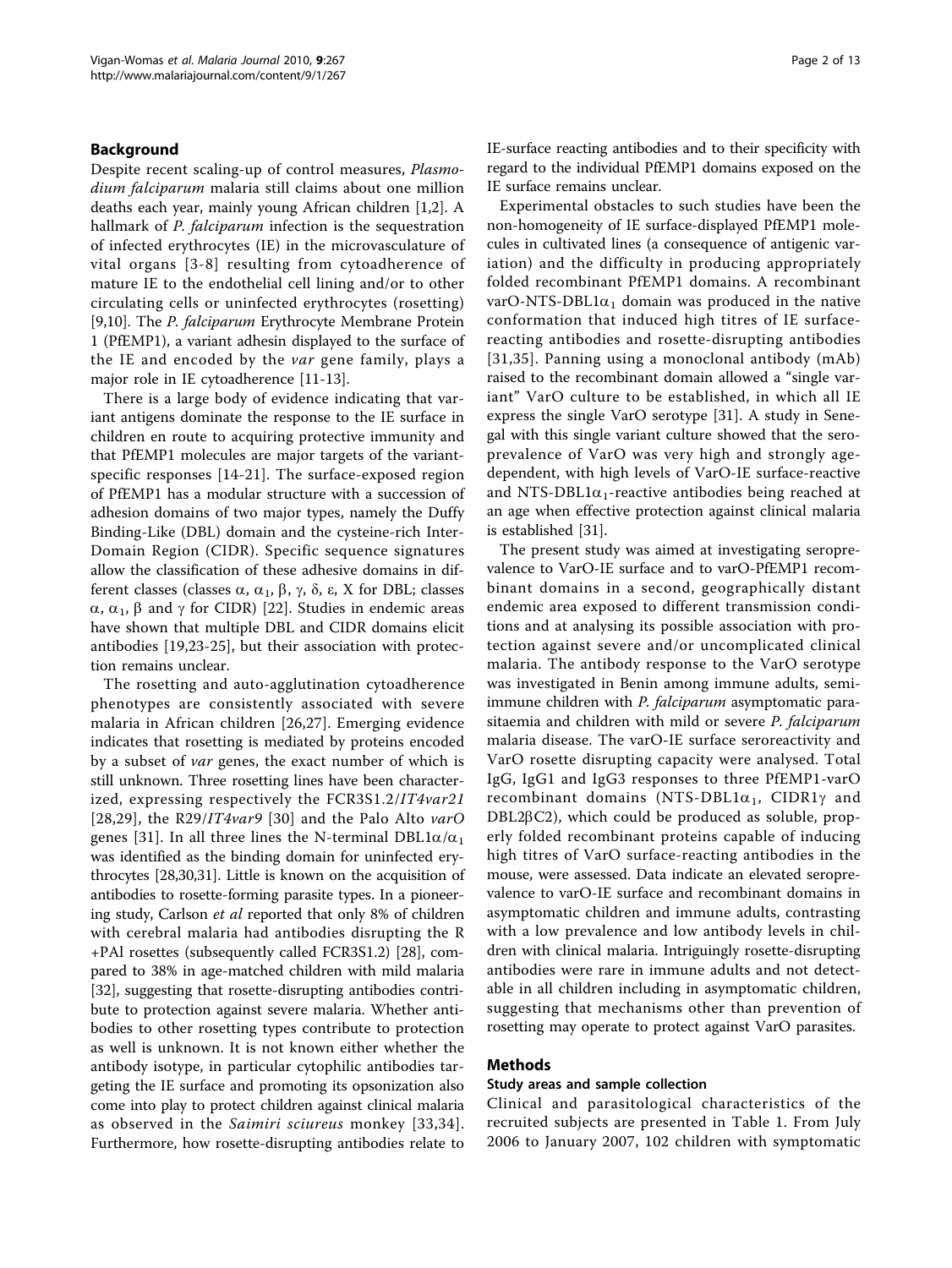| we provided the complete the figure of the complete the complete the complete the three completes the complete $\{x_1, x_2, \dots, x_n\}$ |                      |                              |                           |                                    |  |
|-------------------------------------------------------------------------------------------------------------------------------------------|----------------------|------------------------------|---------------------------|------------------------------------|--|
| <b>Parameters</b>                                                                                                                         | $AP (n = 52)$        | $UM (n = 37)$                | SM $(n = 65)$             |                                    |  |
| Sex ratio (M/F)                                                                                                                           | 0.9(24/28)           | 1.8(24/13)                   | 0.8(29/36)                | $0.11^{D}$                         |  |
| Age (yrs)<br>mean $\pm$ SD                                                                                                                | $6.5 \pm 1.3$        | $4.7 + 3.4$                  | $2.9 + 1.8$               | AP > UN > SM<br>$(P < 0.0001)^{c}$ |  |
| Parasite density<br>$(V\mu I)^a$                                                                                                          | 811<br>$(369-1,751)$ | 24.900<br>$(3,606 - 65,440)$ | 61.920<br>(1,684-192,000) | AP < UM/SM<br>$(P < 0.001)^d$      |  |

<span id="page-2-0"></span>Table 1 Clinical and parasitological characteristics of the children at enrolment (year 2006): P. falciparum asymptomatic children (AP), children with uncomplicated malaria (UM) and children with severe malaria (SM)

<sup>a</sup> Median parasite density (interquartile range IQ25-75).<br><sup>b</sup> P value of the  $\chi \chi^2$  test.

 $\sigma$  P value of the Student's unpaired-t-test.  $\sigma$  P value of the Mann-Whitney U-test.

P. falciparum malaria were recruited in three health centres (Saint-Luc, Béthesda and Cotonou hospitals) located in the urban area of Cotonou where malaria transmission is perennial, with two seasonal peaks corresponding to rainy seasons, from April to July and September to November. A survey conducted in 2000 showed heterogeneous malaria transmission in the city of Cotonou, with transmission varying from 5, 29 and 47 infective bites per person per year near the beach, in the centre of the city and in the outer-urban lagoon areas, respectively [[36](#page-11-0)]. The inoculation rates were undoubtedly lower during the study period, due to the introduction of effective prevention and therapy. According to clinical and parasitological features at admission described elsewhere [[37](#page-11-0)], children were assigned to the severe malaria (SM,  $n = 65$ ) or uncomplicated malaria (UM, n = 37) group. SM was defined as the association of fever (axillary temperature  $\geq 37.5^{\circ}C$ ), presence of circulating P. falciparum ring forms and a neurologic Blantyre score < 3. Forty-two SM children presented cerebral malaria (coma duration  $\geq 6$  h) and eight had severe malarial anaemia (haemoglobin level < 5 g/dL). The fifteen remaining SM children combined a Blantyre coma score < 3, coma duration < 6 h as well as haemoglobin level  $\geq 5$  g/dL but clinical signs of anaemia. For the UM group, inclusion criteria were fever or history of fever during the last 24 hours, the presence of circulating P. falciparum ring forms and a Blantyre coma score  $\geq$  3. Blood was withdrawn before the administration of any drug. An anti-malarial treatment was administered in accordance with the treatment practices of each hospital.

In December 2006, 52 children with asymptomatic falciparum parasitaemia (AP) were enrolled in the primary schools of Ouidah, a semi-rural town situated 35 km west from Cotonou. The entomological inoculation rate averaged  $2.05 \pm 1.28$  infective bites per human per 100 nights in the nearby rural area of Tori Bossito [\[38](#page-12-0)]. AP children were non-febrile at enrolment or during the preceding 24 hours, but presented circulating P. falciparum ring forms. In two out of 52 cases, the appearance of fever in a delay of 3 days after enrolment led to

the administration of antipyretics associated with an artemisinin-based combination therapy (ACT), as recommended by the National Malaria Control Programme. Another blood sample was collected from the same children one year later (January 2008).

Plasma samples from 30 healthy adults (HA) living in the rural area of Tori-Bossito, which is located halfway of Cotonou and Ouidah were used as controls of the acquired anti-malarial immunity in this area. These adults were bled in November 2008.

For each individual, a venous blood sample was collected in EDTA Vacutainer tubes. Plasmas were collected and stored at -20°C for subsequent antibody testing. Blood smears were prepared to determine blood-stage infection and parasitaemia by microscopy. Negative control plasmas were obtained from 20 healthy Europeans adults who had not been exposed to malaria (Blood bank, EFS-Rungis, France) and were used either individually or grouped into a negative control pool (NC). For a positive control (PC), a pool of plasma taken from adult donors living in Dielmo, Senegal, was used, that showed high antibody reactivity to the surface of VarO-IE [[31\]](#page-11-0).

This study has been approved by the ethic committee of "Faculté des Sciences de la Santé" of the University of Abomey-Calavi in Benin. For each child, a written informed consent from parents or legal guardians was obtained. The study was conducted in accordance with the Declaration of Helsinki.

## Surface immunofluorescence assay (S-IFA) and rosette disruption

Single variant Palo Alto 89F5 VarO parasites were cultivated in human  $O<sup>+</sup>$  RBC. Weekly enrichment of rosettes, monthly positive selection by panning on a mouse monoclonal antibody raised to the varO-NTS-DBL1 $\alpha_1$  domain were done as described [[31\]](#page-11-0). For surface immunofluorescence assay, an aliquot of rosette-enriched 89F5 VarO parasites was incubated with the plasma sample (final dilution 1:20). Total IgG binding was detected as described [[31](#page-11-0)]. Surface reactivity was expressed in arbitrary units (AU) as follows:  $[(\% \, IE^+_{sample} - \% \, IE^+_{NC})/( \% \, IE^+_{PC} - \%$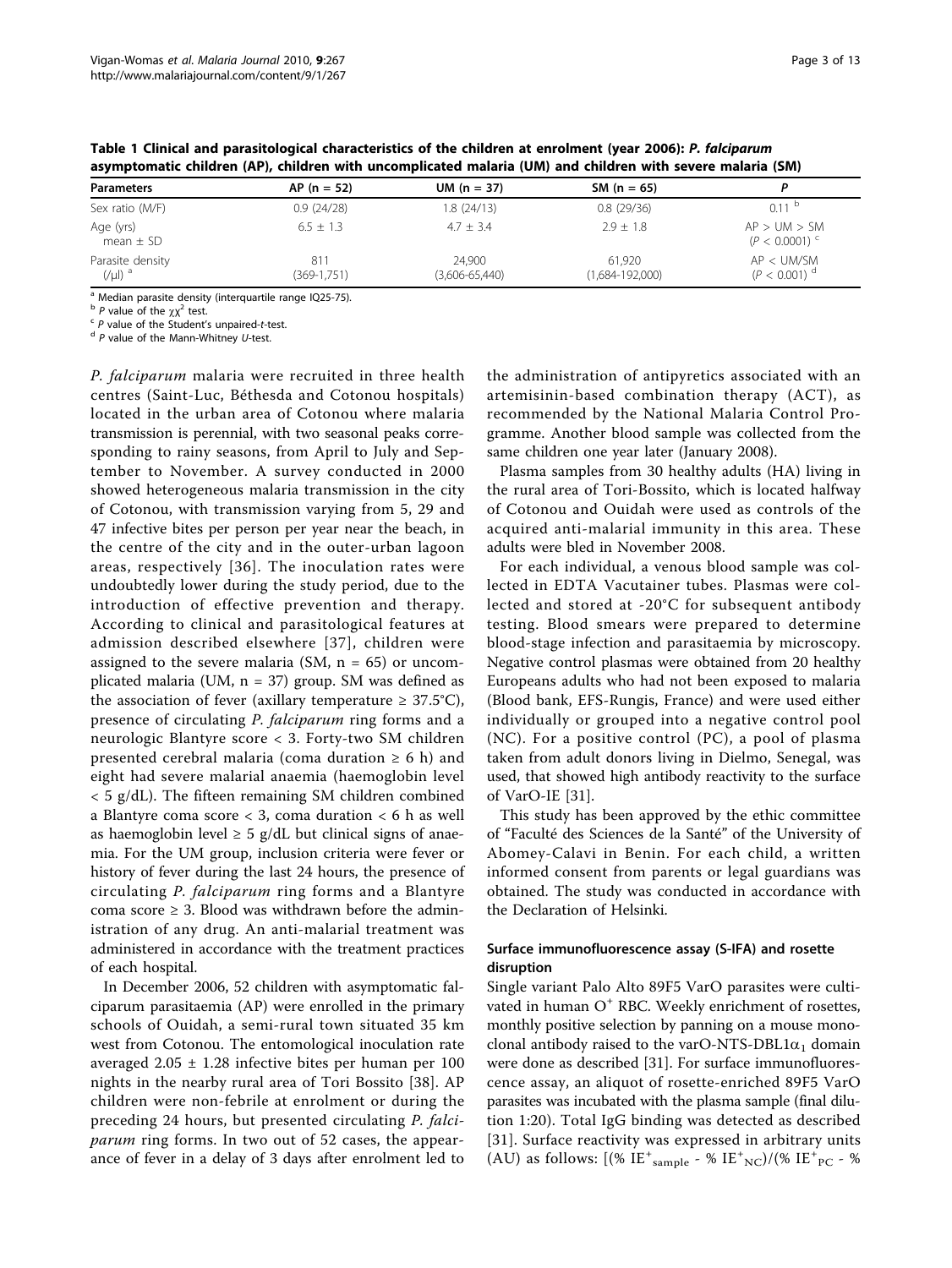$[11E^+{}_{\rm NC}$ ] × 100. The mean surface reactivity plus 3 standard deviations observed with plasma samples from 20 nonimmune malaria individuals was used to set the positivity threshold (20 AU).

For the rosette disruption assay, an aliquot of VarO rosette-enriched parasites (20 μL, 5% parasitaemia, > 85% rosetting frequency, in complete RPMI culture medium) was incubated with plasma (final dilution 1/5) for 30 min at 37°C as described [\[31](#page-11-0)]. Each plasma sample was assayed in duplicate. The rosetting rate was compared to a control culture in complete RPMI medium in presence of the NC pool. The positive control was PC, a pool of hyper-immune sera of adults from Dielmo (Senegal) and able to disrupt VarO rosettes [[31](#page-11-0)].

#### Recombinant PfEMP1-varO domains

The soluble recombinant NTS-DBL1 $\alpha_1$  domain (residues 1-487 of the predicted varO amino-acid sequence, GenBank accession number [EU908205](http://www.ncbi.nih.gov/entrez/query.fcgi?db=Nucleotide&cmd=search&term=EU908205)) was produced in insect cells [[31\]](#page-11-0). Construction of the recodoned recombinant varO-CIDR $\gamma$  (residues 508 to 787) and varO-DBL2 $\beta$ C2 (residues 831 to 1241) domains and production of recombinant proteins will be described in detail elsewhere (Guillotte et al, in preparation). Briefly, both domains were produced from a recodoned coding sequence where all potential N-glycosylation sites were mutated.  $VarO-DBL2\beta C2$  was produced in the baculovirus/insect cells system whereas varO-CIDRg was produced in Pichia pastoris. Each domain was produced as a soluble protein with a C-terminal hexa-histidine-tag. Protein purity was evaluated by sodium dodecyl sulfatepolyacrylamide gel electrophoresis (SDS-PAGE) and Western blot. The protein sequence was verified by Nterminal sequencing and mass spectrometry analysis. Alike the NTS-DBL1 $\alpha_1$  domain [\[31,35](#page-11-0)] the recombinant varO-CIDR $\gamma$  and varO-DBL2 $\beta$ C2 induced varO-IE surface reactive antibodies in the mouse (Guillotte et al, in preparation). The other varO-derived DBL domains (DBL3, 4 and 5) were not available as recombinant proteins with native folding and were not used in this study.

## Enzyme-linked immunosorbent assay (ELISA)

A crude extract of VarO-IE was prepared as described [[39\]](#page-12-0). IgG levels were quantified in plasma diluted 1/100 essentially by ELISA as described [\[31\]](#page-11-0) using i) 100 μL of the varO-IE crude extract or ii) 0.2 μg of recombinant protein. For total immunoglobulin-G (IgG) detection, plates were probed with an horseradish peroxidase (HRP)-conjugate goat anti-human IgG-F(ab')2 (Cappel, France; dilution 1/7,500) [[31\]](#page-11-0). For IgG-subclass (IgG1 and IgG3) analysis, plates were first incubated with a mouse anti-IgG1 (clone NL16; dilution 1/2,000; Skybio, England) or anti-IgG3 (clone ZG4; dilution 1/10,000; Skybio, England) and probed with an HRP-conjugate goat anti-mouse IgG (Promega, France; dilution 1/ 3,000). Each serum was tested in duplicate. Negative (NC) and positive (PC) controls were included in each plate. Results were expressed in arbitrary units (AU) calculated with the formula:  $100 \times \left[\ln(OD)_{\text{tested plasma}}\right]$  - ln  $(OD_{NC})$ ]/[ln(OD<sub>PC</sub>) - ln(OD<sub>NC</sub>)] [\[40\]](#page-12-0). The threshold for positivity was determined for each antigen and each class/subclass from the 95<sup>th</sup> percentile of the antibody reactivity of 20 individual plasma samples from nonimmune malaria individuals. For varO-NTS-DBL1 $\alpha_1$  it was 43.2, 14.0 and 17.3 AU for total IgG, IgG1 and IgG3 respectively; for varO-CIDR $\gamma$  it was 30.6, 47.1 and 40.5 for total IgG, IgG1 and IgG3, respectively and for varO-DBL2 $\beta$ C2 it was 32.4, 70.3 and 39.6 for total IgG, IgG1 and IgG3, respectively. The positivity threshold was set at 9.0 AU for total IgG to VarO-IE crude extract.

## Statistical analysis

Differences in proportions were analysed using the  $\chi^2$ test. Differences in means were tested by the non-parametric Mann-Whitney U-test, except for age, where the Student's unpaired *t*-test was employed as age was normally distributed. Statview 5.0 (SAS Institute Inc., Cary, NC) was used for these calculations. The associations between antibody responses and covariates (sex, age, P. falciparum carriage at blood drawing) found to be significant in the univariate analysis were investigated by multiple linear regression analysis using STATA (Stata-Corp. Release 8.0). The antibody levels in 2006 and 2008 for children sampled at these 2 time-points ( $n =$ 45) were compared using a non-parametric Mann-Whitney U-test. In case of P value less than 0.20 in the univariate analysis, a multiple linear regression was performed including age as covariate, to take into account the effect of aging on the evolution of antibody levels. For all tests, P values of less than 0.05 were considered significant.

## Results

## Characteristics of the subjects recruited

Table [1](#page-2-0) summarizes the main characteristics of the three groups of children recruited for this study. P. falci*parum* asymptomatic children (AP,  $n = 52$ ) were older than children with uncomplicated malaria (UM,  $n = 37$ ) and children with severe malaria (SM,  $n = 65$ ) (Student's *t*-test,  $P < 0.0001$ , for comparison between the groups). Asymptomatic children presented a lower median parasite density than children with uncomplicated or severe malaria ( $P < 0.001$ ). There was no difference regarding gender, age and parasite density between SM clinical sub-groups. The control group of immune adults (HA, n = 30) comprised 15 men and 15 women, older than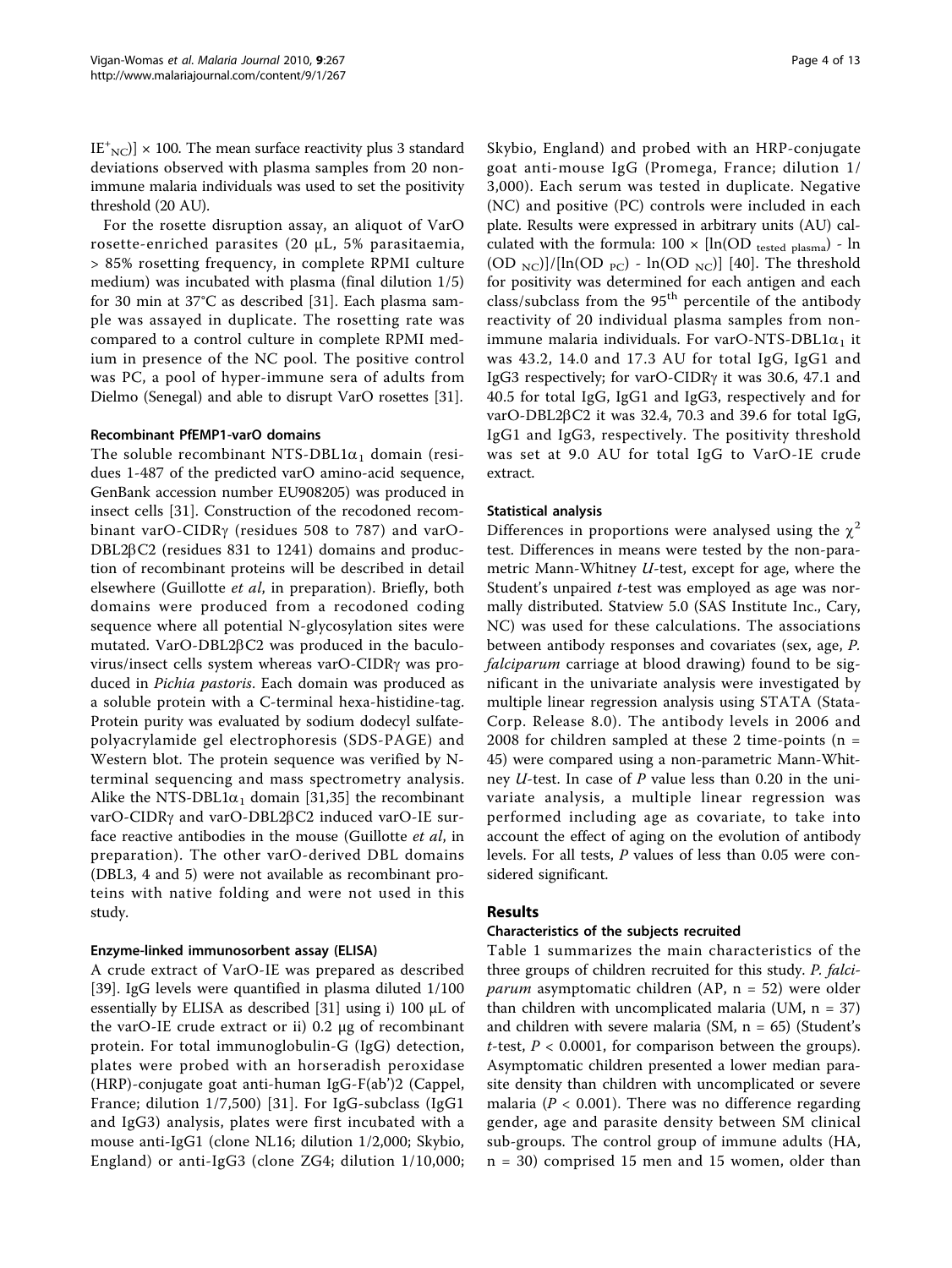20 years, who were healthy at the time of blood drawing.

#### VarO-IE surface-reactive antibodies: seroprevalence and levels

Antibodies (total IgG) reacting with the VarO-IE surface were studied using a single-variant parasite culture with more than 95% IE at mature stages expressing the PfEMP1-varO adhesin. All healthy, immune adults reacted against the VarO-IE surface. Seroprevalence rate was higher in AP children (92.3%, 95% confidence interval [CI], 85.1 to 99.6) than in UM and SM children (37.8% [95% CI, 22.2 to 53.5] and 26.2% [95% CI, 15.5 to 37.8], respectively) (Figure 1A). This difference between AP children and children with clinical malaria was highly significant ( $\chi^2$  test,  $P < 0001$ ), but there was no statistical difference between UM and SM children as well as between UM and the CM sub-group of SM children.

The level of VarO-IE surface reactive antibodies differed in the three groups of children, from nil or very low in SM (median 11.21 AU, interquartile range IQ25- 75 = 7.57 - 20.25 AU), to low in UM children (median

16.71 AU, IQ25-75 = 10.85 - 33.67 AU) and high in AP children (median 61.35, IQ25-75 = 35.19 - 97.5 AU). The highest levels were observed for HA adults (median 97.71, IQ25-75 = 57.54 - 101.76 AU) (Figure 1B). The surface-reactive antibody levels did not differ between UM and SM (whole group but also CM sub-group), but differed significantly between children with clinical malaria and AP children. Multivariate analysis conducted for children only confirmed the clinical malariadependence of the level of VarO-surface reactive antibodies (-17.07,  $P < 0.0001$ ) in spite of a small positive effect of age on antibody levels  $(1.91, P = 0.052)$ , the parasite density being without effect on these observations ( $P = 0.12$ ).

The VarO-rosette dissociation assay showed that few HA sera displayed anti-varO rosetting activity. Only 2 of 30 sera disrupted > 50% of the VarO rosettes of the culture, and 6 disrupted 10-50% of the rosettes. Most sera had marginal to nil rosette disrupting activity, contrasting with sera from Senegalese adults (Figure [2](#page-5-0)). None of the children sera harbouring surface-reactive antibodies (be they from asymptomatic or symptomatic children) had detectable antibodies able to disrupt VarO rosettes.



Figure 1 Surface-reactive antibodies to single-variant culture of VarO-IE. Plasma samples were obtained from healthy adults (HA,  $n = 30$ ) and children with asymptomatic P. falciparum infection (AP,  $n = 52$ ), uncomplicated (UM,  $n = 37$ ) or severe (SM,  $n = 65$ ) malaria. For each child, antibodies (total IgG) reacting with the surface of live VarO-IE were analyzed by S-IFA and flow cytometry. Results are expressed in arbitrary units (AU, see Materials and Methods). (A) Prevalence (95% CI) of surface-reactive antibodies to VarO parasites in the four groups of individuals: HA, AP, UM or SM. (B) Surface reactivity levels in HA, AP, UM or SM children. Box-whisker plots illustrate medians with 25<sup>th</sup> and 75<sup>th</sup> percentiles, and whiskers for  $10^{th}$  and  $90^{th}$  percentiles. The outlying dots indicate values exceeding the  $90^{th}$  and  $10^{th}$  percentiles. The P values were estimated using the  $\chi^2$  test (A) and the nonparametric Man-Whitney U-test (B). \*\*\*,  $P < 0.0001$ .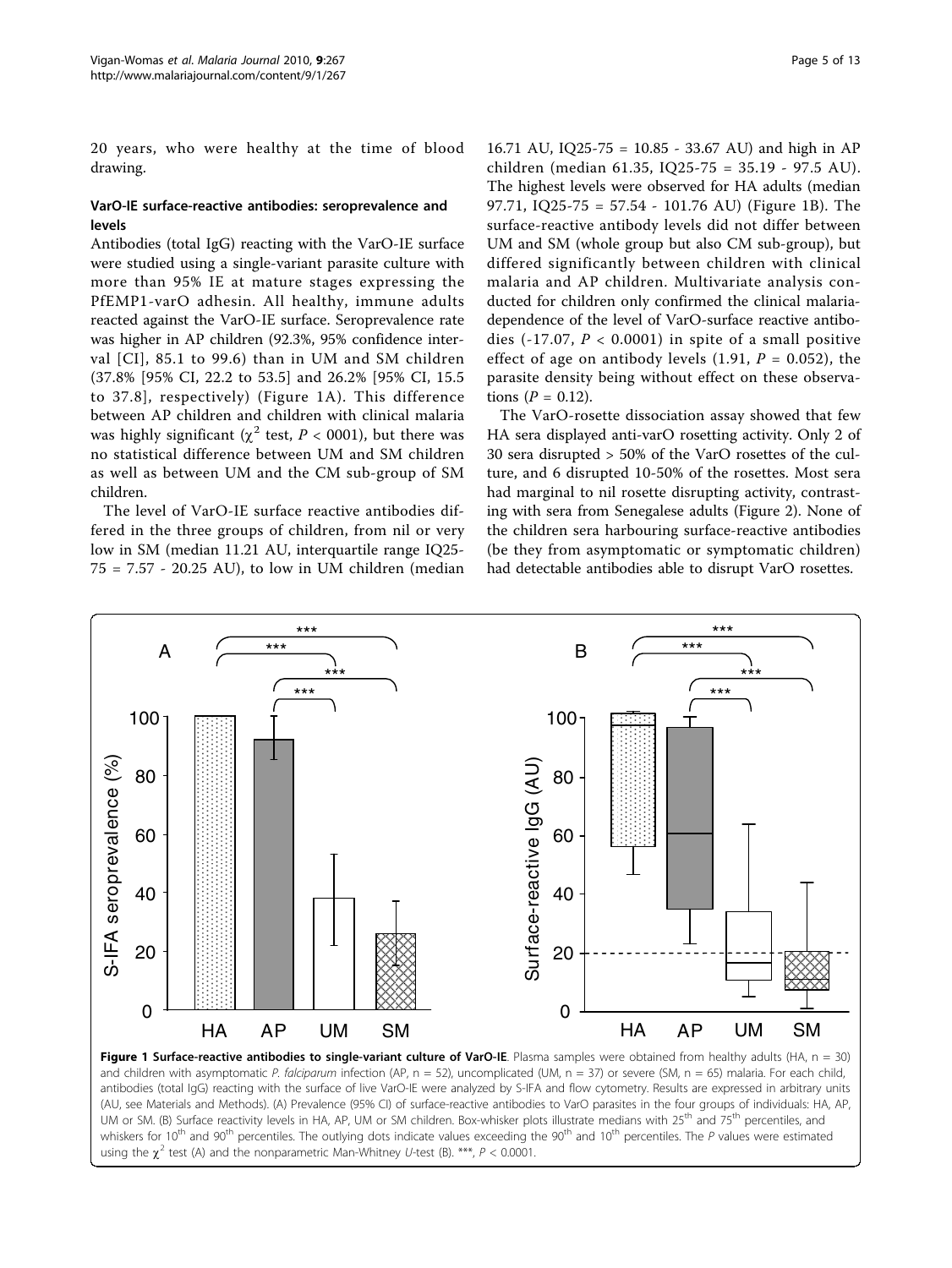<span id="page-5-0"></span>

## Seroprevalence to VarO-IE crude extract and varO recombinant domains

Total IgG, IgG1 and IgG3 responses to the individual varO recombinant domains were analysed by ELISA. The sandwich ELISAs for IgG1 and IgG3 detected specific responses in some children scored as negative for total IgG reactivity, likely reflecting their higher sensitivity. To rule out a technical issue with the quality of the sera, total IgG reactivity with the VarO-IE crude extract was determined.

In none of the assays did UM and SM children, as well as UM and CM children, display a statistically different response (Figure 3). Total IgG seroprevalence to the recombinant antigens and the crude extract was similarly high in HA adults and AP children. Seroprevalence to the crude extract was lower in UM children. Total IgG and IgG1 seroprevalence to the three recombinant domains was higher in AP children than in UM and/or SM children. Similar results were observed for IgG3 except for seroprevalence to  $NTS-DBL1\alpha_1$  which was higher in AP children than UM children but not different from SM children (Figure 3).

 $NTS-DBL1\alpha_1$  was the most frequently recognized domain. For total IgG, the prevalence rates among children were NTS-DBL1 $\alpha_1$  > DBL2 $\beta$ C2 > CIDR $\gamma$  (paired comparisons analysed by  $\chi^2$ , all significant: odds-ratio (OR) NTS-DBL1 $\alpha$ , (DBL2BC2 = 7.7.195% CL 3.5 to (OR) NTS-DBL1 $\alpha_1$ /DBL2 $\beta$ C2 = 7.7 [95% CI, 3.5 to 17.1]; NTS-DBL1 $\alpha_1$ /CIDR $\gamma$  = 19.5 [95% CI, 4.5 to 84.7]; DBL2 $BC2/CIDRy = 8.9$  [95% CI, 3.7 to 21.2];  $P < 0.0001$ for each). Similar results were obtained for IgG1 and IgG3 seroprevalence rates.

When examining the number of individual varOderived recombinant domains recognized in each group, it was clear that HA adults had a broad reactivity, with most sera (70%) reacting with each of the three domains (Figure [4](#page-6-0)). The response in AP children was narrower, as about 50% and 30% had antibodies reacting with three or two domains, respectively. In contrast, the IgG response of children with clinical malaria (UM or SM) was quite restricted, with 49% and 42% respectively with no detected seroreactivity to any of the three antigens (Figure [4\)](#page-6-0). The more sensitive IgG1 and IgG3 assays reduced the percentage of seronegative children in each clinical group, but still outlined a more restricted response of the UM and SM children compared to AP children (for each Ig assay,  $P < 0.0001$  for AP vs. UM and AP vs. SM when comparing reactivity to 0-1 and 2- 3 domains).

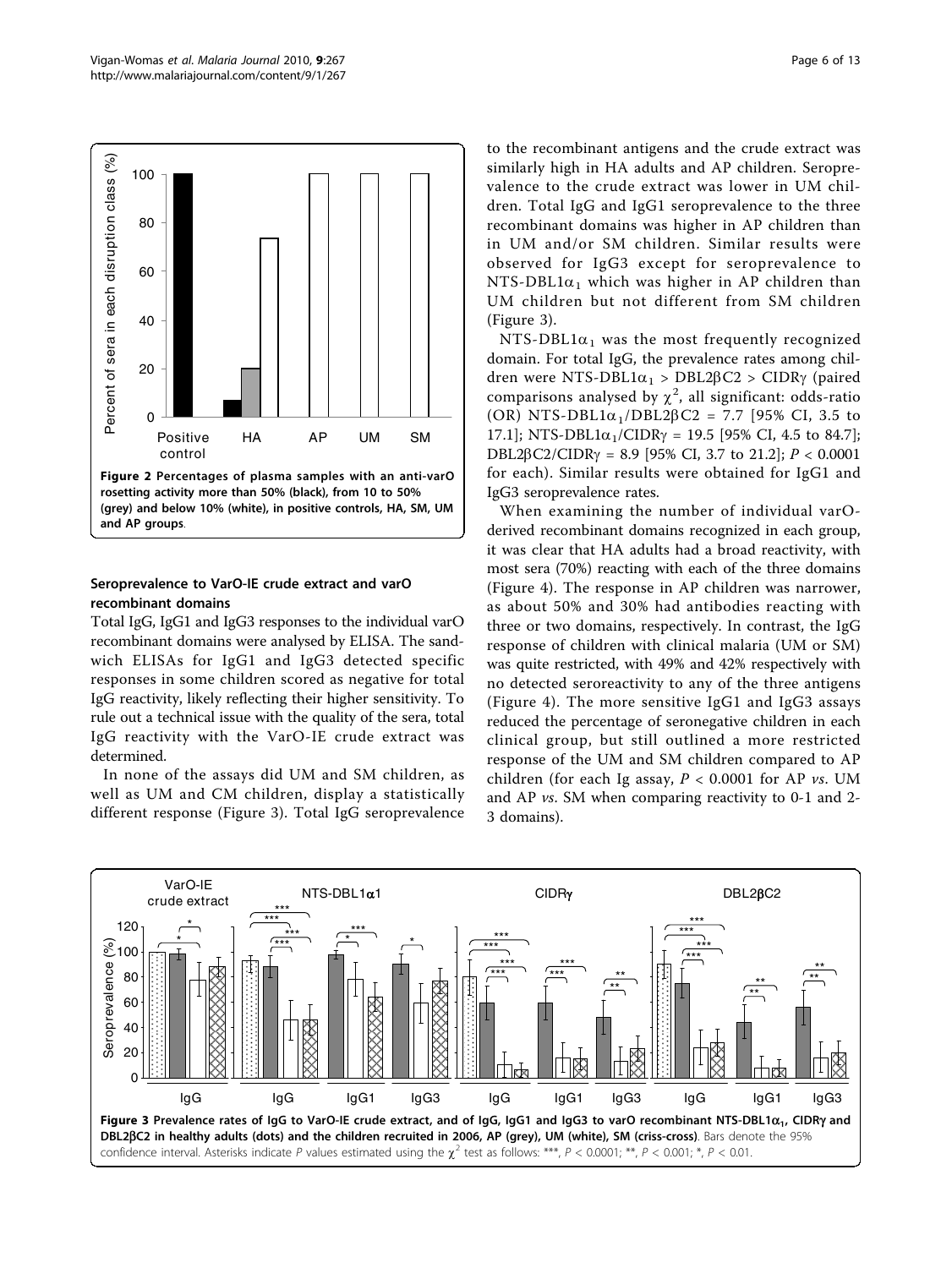<span id="page-6-0"></span>

## Antibody levels to VarO-IE crude extract and varO recombinant domains

HA adults and AP children presented similar total IgG levels, except for VarO-IE crude extract ( $P = 0.0004$ ) (Table [2](#page-7-0)). NTS-DBL1 $\alpha_1$  was the only recombinant domain to generate lower total IgG, IgG1 and IgG3 levels in UM than in AP children ( $P = 0.02$ ,  $P < 0.0001$ and  $P < 0.0001$ , respectively). SM children had lower total IgG, IgG1 and IgG3 levels to NTS-DBL1 $\alpha_1$  than AP children ( $P = 0.002$ ,  $P < 0.0001$  and  $P = 0.01$ , respectively), as well as lower total IgG and IgG1 to CIDR $\gamma$  (P  $= 0.04$  and  $P = 0.007$ , respectively). The antibody levels did not significantly differ in children with UM and SM, except total IgG to VarO-IE crude extract  $(P = 0.03)$ and IgG3 to NTS-DBL1 $\alpha_1$  (P = 0.007) (Table [2\)](#page-7-0). Similar differences were observed when considering the CM sub-group of SM children, except for  $CIDR<sub>Y</sub>$  which elicited comparable antibody levels among HA, AP, UM and CM groups.

Importantly, age and parasite density were not associated with any of the antibody level assayed in each of the three groups of children, although this should be qualified because of the limited number of responders. A multivariate analysis taking into account sex, age and parasite density confirmed higher levels of total IgG and IgG subclasses in AP compared to symptomatic children (all antigens  $P < 0.02$ , except for total IgG to NTS-DBL1α<sub>1</sub> [*P* = 0.05] and to DBL2βC2 [*P* = 0.06]). The observed differences did not correlate with sex and parasite density, and in some cases, the presence of an age-related increase in antibody (IgG to NTS-DBL1 $\alpha_1$  $[P = 0.001]$  and to DBL2 $\beta$ C2  $[P < 0.0001]$  as well as IgG1 to DBL2 $\beta$ C2 [P < 0.0001]) did not counterbalance the strong impact of the clinical presentation.

In each clinical group, the total IgG and IgG1 levels reactive to an individual antigen were positively correlated (Table [3](#page-7-0)). Total IgG and IgG1 were moderately related to the IgG3 levels for NTS-DBL1 $\alpha_1$  (Rho from 0.39 to 0.59, all  $P < 0.02$ ) and for CIDR $\gamma$  (Rho from 0.38 to 0.49, all  $P < 0.003$ ), and somewhat stronger with DBL2 $\beta$ C2 (Rho from 0.42 to 0.72, all  $P < 0.002$ ) (Table [3\)](#page-7-0). Results were the same when considering the CM sub-group, except for total IgG levels directed to CIDRg which were not related to IgG1 and IgG3 levels (Rho  $=$ 0.20 and 0.26;  $P = 0.20$  and 0.10, respectively).

Positive correlations between domain-reactive antibodies were observed in the AP group for total IgG (NTS-DBL1α<sub>1</sub> vs. CIDRγ: Rho = 0.63, P < 0.0001; NTS-DBL1α<sub>1</sub> *vs.* DBL2βC2: Rho = 0.49,  $P = 0.0002$  and CIDR $\gamma$  vs. DBL2 $\beta$ C2: Rho = 0.53,  $P < 0.0001$ ) and IgG1 (NTS-DBL1 $\alpha_1$  *vs.* CIDRy: Rho = 0.40,  $P = 0.004$ ; NTS-DBL1α<sub>1</sub> *vs.* DBL2βC2: Rho = 0.46,  $P = 0.0006$  and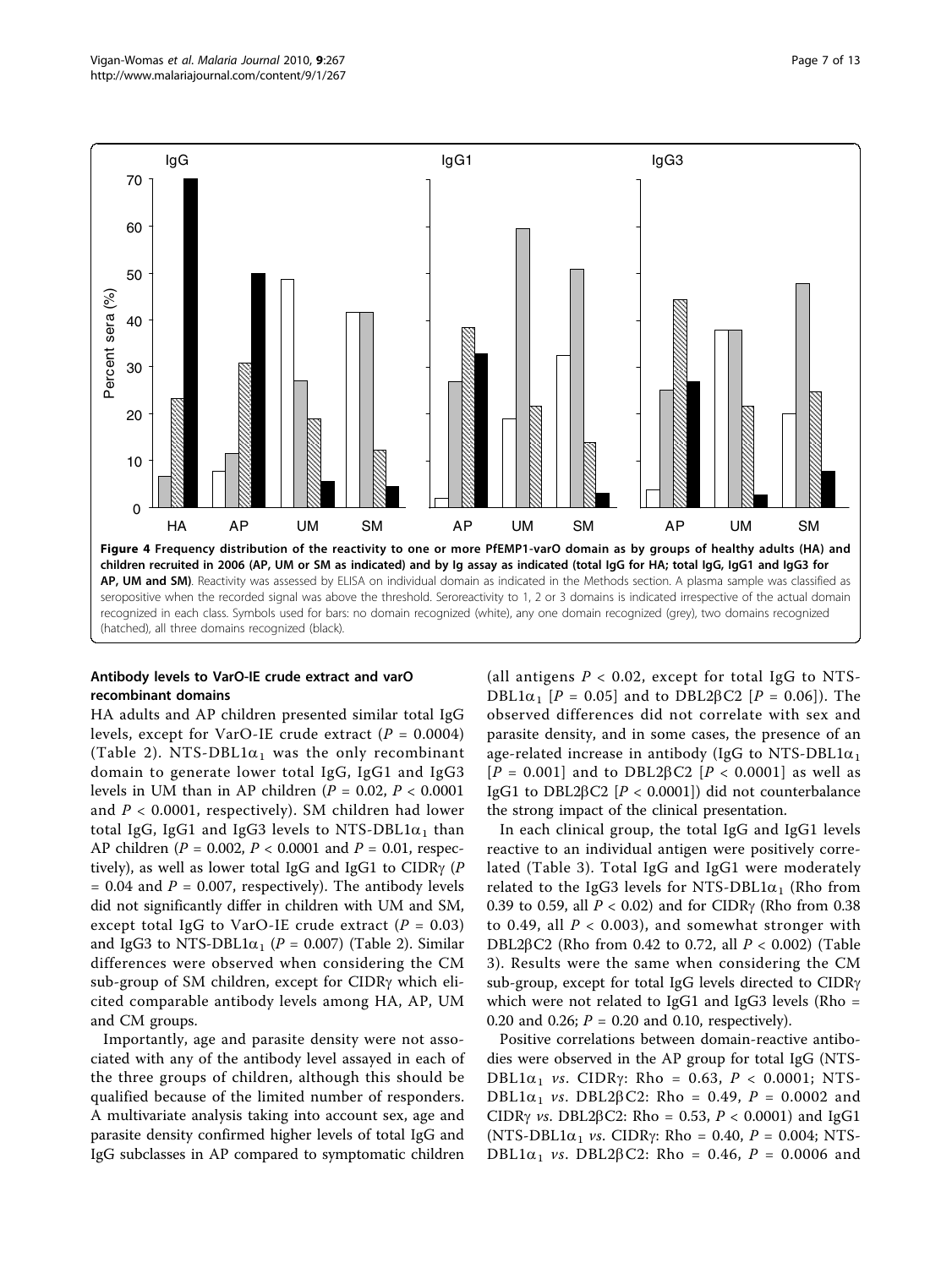| Antigens                     | Median values (AU) <sup>a</sup> |                    |                                  |                               |  |
|------------------------------|---------------------------------|--------------------|----------------------------------|-------------------------------|--|
|                              | $HA (n = 30)$                   | $AP (n = 52)$      | $UM (n = 37)$                    | SM ( $n = 65$ )               |  |
| varO-IE<br>crude extract IgG | 95.6 (90.2-97.1)                | 86.6 (78.4-93.5) b | 86.4 (69.7-90.1) <sup>c</sup>    | 72.2 (61.1-84.2)<br>d, f, g   |  |
| NTS-DBL1 $\alpha_1$ :        |                                 |                    |                                  |                               |  |
| lgG                          | 93.7 (88.9-99.5)                | 92.3 (74.0-105.9)  | 65.7 (61.9-79.9) <sup>c, e</sup> | 64.4 (52.5-83.8) d, f         |  |
| lgG1                         | nd                              | 93.3 (82.2-99.3)   | 34.7 (21.6-50.1) <sup>e</sup>    | 37.0 (29.9-60.3) f            |  |
| lgG3                         | nd                              | 64.3 (42.9-80.2)   | 35.7 (27.4-46.8) <sup>e</sup>    | 46.3 (36.3-64.6) f, g         |  |
| CIDRy:                       |                                 |                    |                                  |                               |  |
| lgG                          | 88.9 (63.6-103.4)               | 64.2 (49.7-100.9)  | 74.4 (53.3-107.3)                | 47.2 (39.3-52.4) d, f         |  |
| lgG1                         | nd                              | 83.5 (65.9-97.4)   | 75.1 (55.4-95.7)                 | 65.1 (51.2-68.9) <sup>f</sup> |  |
| lgG3                         | nd                              | 65.7 (51.4-81.0)   | 94.0 (64.2-107.0)                | 63.9 (45.7-70.0)              |  |
| $DL2\beta$ C2:               |                                 |                    |                                  |                               |  |
| lgG                          | 73.2 (59.4-90.4)                | 68.7 (47.0-82.2)   | 54.8 (43.4-70.8)                 | 47.8 (37.6-68.3) <sup>d</sup> |  |
| lgG1                         | nd                              | 93.3 (78.8-101.0)  | 82.8 (75.6-93.0)                 | 81.9 (76.9-93.2)              |  |
| lgG3                         | nd                              | 64.2 (47.6-77.0)   | 48.2 (44.0-53.8)                 | 69.8 (50.7-88.6)              |  |

<span id="page-7-0"></span>Table 2 Median values of antibody responses to varO-IE crude extract and varO recombinant domains, for healthy adults (HA) and children (AP, UM and SM, in 2006)

nd: not done

<sup>a</sup> Median values (25th-75th percentiles), including responders only, and expressed in arbitrary units (AU).

Significant differences (Mann-Whitney U-test, P < 0.05) between median values of HA and AP responders (<sup>b</sup>), HA and UM responders (<sup>c</sup>), HA and SM responders  $($ <sup>d</sup>), AP and UM responders (<sup>e</sup>), AP and SM responders (<sup>f</sup>), and UM and SM responders (<sup>g</sup>).

CIDR $\gamma$  vs. DBL2 $\beta$ C2: Rho = 0.40, P = 0.003). In the UM and SM groups, a strong correlation was observed between total IgG levels to NTS-DBL1 $\alpha_1$  and DBL2 $\beta$ C2 (Rho = 0.74 and 0.52,  $P < 0.0001$ , respectively) but not between the other domains, whether for total IgG or for IgG1 and IgG3. The same profile of relationships was confirmed for the CM sub-group of SM children.

## Relationships between surface-reactive, varO-IE extractreactive and recombinant domain-reactive antibodies

For all four groups, the strongest correlations involving VarO-surface reactive antibodies were observed with total IgG to NTS-DBL1 $\alpha_1$  (Rho from 0.38 to 0.67, all P

Table 3 Correlations between IgG, IgG1 and IgG3 levels to varO recombinant domains, in children from AP, UM and SM groups (in 2006)

| <b>Correlations</b> | NTS-DBL1 $\alpha_1$             | <b>CIDRγ</b>       | $DL2\beta$ C <sub>2</sub> |
|---------------------|---------------------------------|--------------------|---------------------------|
| $IqG$ vs. $IqG1$ :  |                                 |                    |                           |
| $AP (n = 52)$       | 0.64; $P < 0.0001$ <sup>a</sup> | 0.87; P < 0.0001   | 0.79; P < 0.0001          |
| UM $(n = 37)$       | $0.42; P = 0.01$                | 0.72; $P < 0.0001$ | 0.81; P < 0.0001          |
| SM ( $n = 65$ )     | 0.68; $P < 0.0001$              | 0.49: P < 0.0001   | 0.83; P < 0.0001          |
| IgG vs. IgG3:       |                                 |                    |                           |
| AP                  | $0.45: P = 0.0008$              | $0.45: P = 0.0008$ | $0.42; P = 0.002$         |
| <b>UM</b>           | 0.39; $P = 0.02$                | 0.49; $P = 0.002$  | 0.72; P < 0.0001          |
| <b>SM</b>           | 0.55: P < 0.0001                | $0.38: P = 0.002$  | 0.64: P < 0.0001          |
| $lgG1$ vs. $lgG3$ : |                                 |                    |                           |
| AP                  | 0.44; $P = 0.0009$              | 0.44; $P = 0.001$  | 0.56; $P < 0.0001$        |
| <b>UM</b>           | 0.59; $P = 0.0001$              | 0.48; $P = 0.003$  | 0.71; P < 0.0001          |
| <b>SM</b>           | $0.44: P = 0.0002$              | $0.44: P = 0.0002$ | 0.57; P < 0.0001          |

 $a$  Spearman's rank correlation test (Rho;  $P$ )

< 0.006) (Figure [5](#page-8-0)). A similar observation was valuable for the CM sub-group (Rho =  $0.37$ ,  $P = 0.02$ ). Less numerous and strong correlations were observed between VarO-surface reactive antibodies and IgG1 or IgG3 levels to varO-domains. Antibodies to the VarO-IE crude extract correlated to none of the antibody level to the individual varO-domains in the HA and AP groups (all Rho < 0.06, all  $P > 0.18$ ).

## Temporal evolution of VarO seroreactivity in asymptomatic P. falciparum carriers

Forty-five out of the 52 children with asymptomatic P. falciparum infection in December 2006, were bled again in January 2008 in order to follow the temporal evolution of their specific antibody response. Among them, six were parasitaemic for P. falciparum in 2008, with a low median parasite density (78 ring forms per microliter of blood, IQ25-75 =  $36-158$ ), i.e. were asymptomatic parasite carriers. The prevalence rate of VarO-IE surface IgG was lower in 2008 than in 2006 but not that of VarO-IE crude extract IgG (additional file [1\)](#page-10-0). A similar decrease between 2006 and 2008 was observed for the prevalence rates of total IgG, IgG1 and IgG3 to the three recombinant proteins, except for IgG1 to NTS- $DBL1\alpha_1$  as well as total IgG and IgG1 to CIDRy, which remained unchanged (additional file [1](#page-10-0)). Levels of antibodies to the VarO-IE crude extract dropped in 2008 ( $P =$ 0.0007) whereas antibodies reacting with the other antigens remained stable (additional file [1](#page-10-0)).

Multivariate analysis confirmed the negative effect of time, consistent with a diminution between 2006 and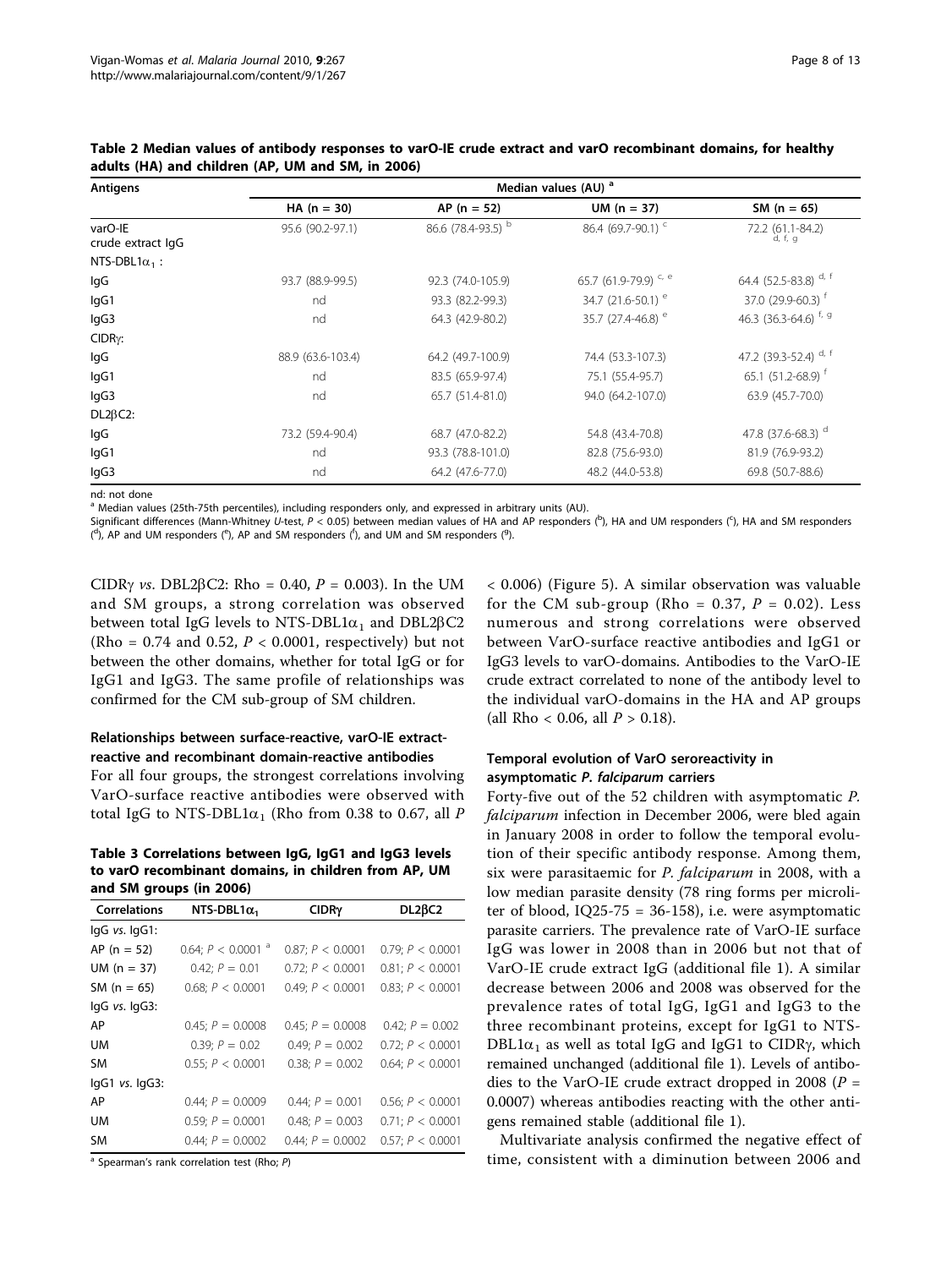<span id="page-8-0"></span>

2008 of VarO-IE crude extract antibodies (-18.0, P < 0.0001) independently of a positive effect of age (3.4,  $P = 0.04$ ) reflecting the ongoing acquisition if immunity. A similar observation was made for IgG1 to NTS-DBL1 $\alpha_1$  with a negative effect of time (-10.0, P = 0.04) dominating the positive effect of age  $(4.2, P = 0.03)$ .

## Discussion

Although rosetting is the best-documented cytoadherence phenotype associated with severe malaria in African children, little is known on the response acquired to rosetting parasites in endemic areas. The present study in Benin confirms the elevated seroprevalence of VarO in semi-immune children and immune adults observed in a Senegalese population [[31\]](#page-11-0). Children with severe or uncomplicated malaria had a much lower anti-varO response than semi-immune asymptomatic children, consistent with the conclusion that these antibodies are

associated with protection against clinical malaria in the age group that progressively mounts a protective response.

A very high prevalence of the antibodies reacting with the VarO-IE surface was observed in AP children. The mean age of the AP children was  $6.5 \pm 1.3$  y, an age at which children living under such transmission conditions are semi-immune but are still at risk in developing clinical malaria. As such, and with the caveats of comparisons between different studies, the seroprevalence to VarO-IE in AP children from Ouidah seems higher than the response to other parasite lines, including the rosette-forming FCR3S1.2 parasites [[41\]](#page-12-0) or a single variant A4var line observed in semi-immune Kenyan children living under similar transmission conditions [[20](#page-11-0)], or to the response to local isolates reported in Tanzanian children living in low and moderate transmission conditions [[25](#page-11-0)]. It is also higher than the response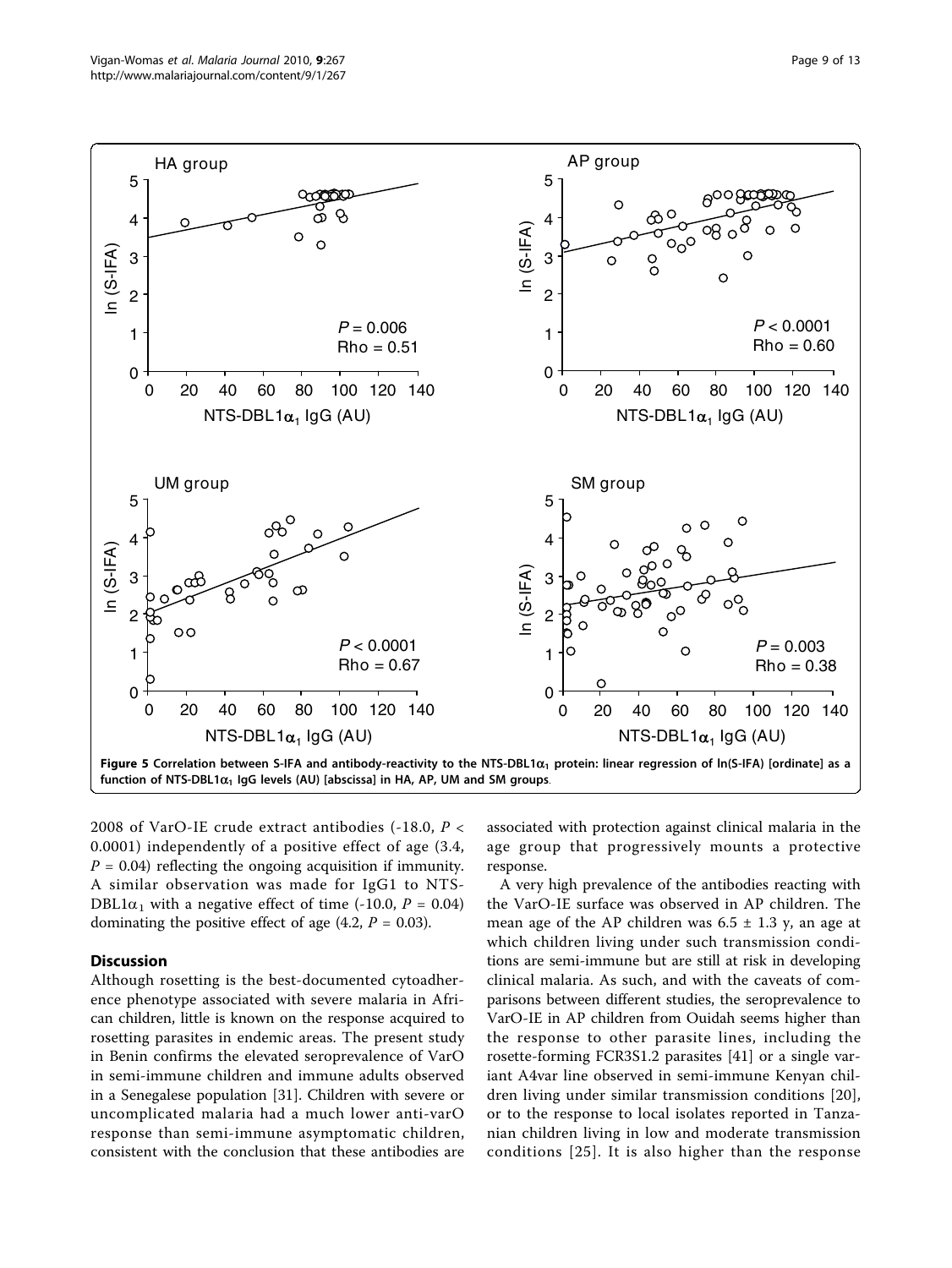observed against a panel of local isolates in Ghanaian children living in more intense transmission conditions who had supposedly acquired earlier in life an expanded antibody repertoire [[21](#page-11-0)]. While these data require further confirmation, they are consistent with VarO being a so-called "frequent" or "prevalent" serotype [[42,43\]](#page-12-0) usually associated with severe malaria, which seems to be a feature of group A var genes [[23](#page-11-0)[,44-47](#page-12-0)] to which the varO gene belongs. It is not known at present whether the reaction observed with the VarO-IE surface and/or the various -varO-derived recombinant domains is strictly varO-specific or reflects a broad cross-reactivity to other "rosetting variants" some of which also belong to group A *var* genes [[46,48\]](#page-12-0).

Prevalence rates and levels in all VarO-related assays (IE surface, total IgG, IgG1 and IgG3 to the three recombinant domains) were much lower in the children with clinical malaria than in AP children. This difference remained significant in the multivariate analysis, i.e. after correcting for age and parasite density at enrolment. It may be possible that the different exposure of children partly contribute to these findings. However, AP children were recruited in an area where transmission intensity was estimated to be lower than in the Cotonou area where symptomatic children recruited at hospital lived, although transmission in Cotonou is quite heterogeneous. Be that as it may, this difference would translate into a delayed acquisition of antibodies in Ouidah compared to Cotonou, as higher transmission intensity is clearly associated with a more rapid acquisition of an expanded antibody repertoire [[23-25](#page-11-0)]. To further document the association of VarO-reacting antibodies with protection against clinical malaria, a longitudinal follow-up of children is needed to show that the presence of such antibodies prevents disease caused by P. falciparum parasites expressing this serotype or cross-reacting serotypes.

Of the three recombinant domains studied here, NTS- $DBL1\alpha_1$  had the highest seroprevalence and the highest antibody levels. In view of the known mosaic structure of the var genes, this probably indicates that parasites expressing the varO-NTS-DBL1 $\alpha_1$  domain or a related cross-reacting domain may not co-express varO-CIDRglike or varO-DBL2 $\beta$ C2-like domains. Each domain elicits antibody in the context of where it is presented, i.e., not necessarily associated with the same domains as those in the varO gene. This might account for the limited correlation of the response against the individual domains in the children with clinical malaria. Although it is tempting to speculate that the higher seroreactivity to varO-NTS-DBL1 $\alpha_1$  may reflect the generally high conservation of  $DBL1\alpha_1$  sequences across the *var* repertoire and between isolates compared to  $CIDR<sub>\gamma</sub>$ , for example, which are quite diverse, further study is needed to test this hypothesis. Furthermore, comparison of reactivity between different antigens must be interpreted with caution because detection depends on the sensitivity of the assay, which may vary from one to the other, and because it is difficult to compare arbitrary units. Notwithstanding these reservations, the observation of a higher response to NTS-DBL1 $\alpha_1$  is consistent with recent reports on the related R29-DBL1 $\alpha_1$  [\[49](#page-12-0)] and the responses to individual domains of the A4var gene [[20](#page-11-0)], although this was not observed in serological surveys using an array of domains from a number of var genes [[23](#page-11-0),[24](#page-11-0)].

VarO-IE surface reactivity correlated best with the anti-NTS-DBL1 $\alpha_1$  IgG, and less strongly with the other domains. The recombinant NTS-DBL1 $\alpha_1$  domain mediates rosetting, but a very small percentage of adults from Benin disrupted more than 50% of the VarO rosettes, differing in this regard from immune Senegalese adults who consistently displayed high VarO rosettes disrupting capacity [[31](#page-11-0)]. None of the children sera disrupted VarO rosettes, including sera from AP children. This confirms previous observations with Senegalese asymptomatic children of the same age range, although most had VarO-IE surface-reactive antibodies [[31\]](#page-11-0). The disconnection of rosette-disrupting antibodies with surface-reacting antibodies observed here in Benin has been reported in studies conducted in Kenya and Gabon with other rosette-forming parasites [[50](#page-12-0)]. This suggests that if recognition of the IE-surface participates in protection against clinical malaria like anti-PfEMP1var2csa antibodies against placental malaria [[8,16\]](#page-11-0), other mechanisms than prevention/reversion of cytoadherence are brought about against rosette-forming parasites, including possibly complement-mediated lysis or phagocytosis of the IE. In the Saimiri sciureus monkey model, cytophilic antibodies targeting the IE surface and promoting IE phagocytosis of Palo Alto varO parasites were associated with protection against experimental blood stage challenge and protect animals when passively administered [[33](#page-11-0),[34\]](#page-11-0). In this context, it is interesting to note that indeed a significant IgG1 and IgG3 response to each of the three recombinant varO domains could be documented in the Beninese children. It is thus possible that cytophilic antibodies to the IE surface contribute to parasite clearance in individuals that have not (yet) acquired rosette-disrupting antibodies. Both likely contribute to protection, but their acquisition may be sequential and/or depend on endemicity and transmission intensity.

SM and UM children presented similar responses in all serological assays used here. No changes in the conclusions of the analysis were brought when considering the sub-group of CM children. Based on previous studies in Gambian [[32\]](#page-11-0) or Gabonese children [[51\]](#page-12-0) such a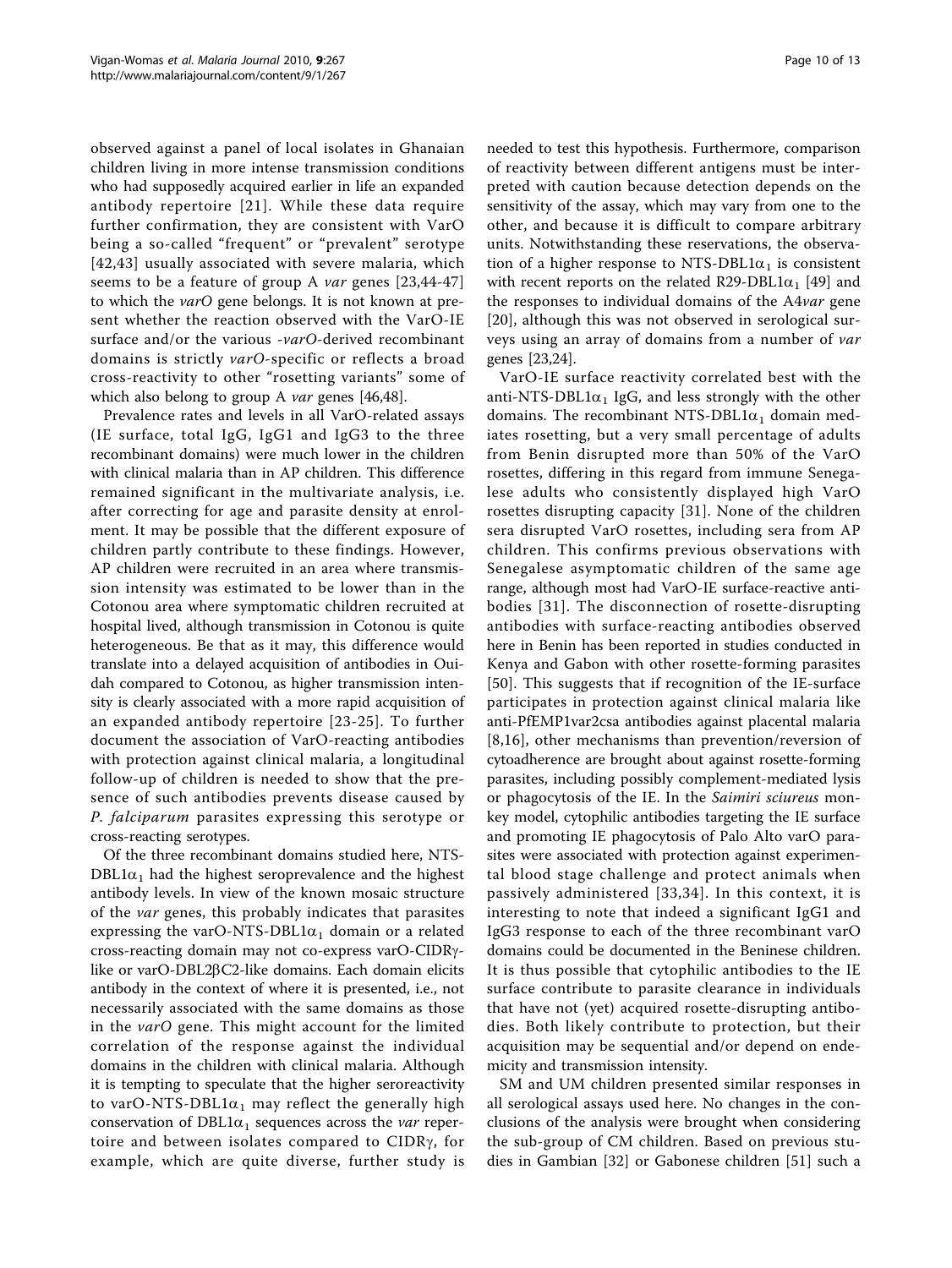<span id="page-10-0"></span>difference might have been anticipated. The intensity of surface reaction with VarO-IE tended to be lower in the SM than in UM Beninese children studied here, but this difference did not reach significance. The high parasite density in SM children may be associated with capture of antibodies onto the parasite antigens and could account for the observed lack of differences between SM and UM children. Because of the small volume of plasma available, the isotype of surface reacting antibodies and the IgG2 and IgG4 antibodies to the recombinant domains were not measured. Therefore, the possibility exist that SM and UM children differ with regard of these isotypes. IgG3 antibodies to surface variant antigens have been reported [[52](#page-12-0)], although other isotypes are produced as well [[53](#page-12-0)]. In one study, IgG4 responses were reported as contributing to protection [[54\]](#page-12-0). Further studies are needed to clarify this issue and evaluate the respective role of anti-surface, anti-rosetting and antibody isotype in the anti-varO response and their potential contribution to protection against severe or uncomplicated malaria.

In asymptomatic carriers, the frequency of some antibody responses decreased between 2006 and 2008, while anti-NTS-DBL1 $\alpha_1$  IgG1 and anti-CIDR $\gamma$  IgG did not. The level of antibodies to the recombinant antigens did not drop. This might reflect the short-lived response and/or the need of sustained asymptomatic infection documented in other settings [\[52,55](#page-12-0)]. The children identified as P. falciparum asymptomatic carriers in 2006, were parasite-free when recruited in January 2008, except for six children. It is unknown whether these parasite-free children had been and for how long, asymptomatic carriers during the 13 months elapsed between the blood samplings. The 2006-2008 period matched precisely with a large-scale distribution of long lasting insecticidal nets [[56](#page-12-0)] to vulnerable populations (pregnant women and children under 5 years old) in most towns and villages in the south of Benin. This scaling-up of control measures has very likely reduced transmission - a sign of this impact might be the very low rate of asymptomatic infections in the children recruited in 2008. A reduced circulation of P. falciparum parasites in the field, including VarO or VarOrelated parasites, resulting in reducing asymptomatic carriage and its consequences on maintenance of immune responses during this period is therefore plausible.

## Conclusions

This study confirms the elevated seroprevalence of VarO in semi-immune children and immune adults previously observed in a Senegalese population [\[31\]](#page-11-0). It provides evidence for the production of cytophilic antibodies to individual PfEMP1 domains. Surface reacting antibodies correlated with presence of antibodies reacting with the N-terminal NTS-DBL1 $\alpha_1$  domain, consistent with the stronger response detected to NTS-DBL1 $\alpha_1$  compared to the other domains. The observation of much lower anti-varO responses in children with clinical malaria compared to semi-immune asymptomatic children is consistent with an association of anti-VarO antibodies with protection against clinical malaria. Interestingly semi-immune children did not have detectable levels of antibodies capable of disrupting varO rosettes. This raises the intriguing possibility that cytophilic antibodies contribute to protection against clinical malaria by promoting opsonization of the IE, thereby reducing overall the parasite load.

## Additional material

[Additional file 1: C](http://www.biomedcentral.com/content/supplementary/1475-2875-9-267-S1.DOC)omparison between 2006 and 2008 of prevalence rates and median values of surface-reactive, varO-IE extract-reactive and recombinant domain-reactive antibodies, among 45 children classified as asymptomatic (AP) in 2006. Median values (interquartile range IQ25-75), including responders only, and expressed in arbitrary units (AU).  $b$  P value of the paired  $\chi^2$  test. <sup>c</sup> P value of

the Mann-Whitney U-test, applied to values of responders.

#### Acknowledgements

We thank the participating children and their families; medical staff at the hospitals and school directors and teachers at the primary schools; the UMR 216 team of Cotonou, for performing field activities; and A. Massougbodji, for interceding with local authorities.

Financial support was provided by the Institut de Médecine et d'Epidémiologie Appliquée, the Faculté de Médecine Xavier-Bichat (grant 5950MIG90), the French National Research Agency (Agence Nationale de la Recherche grant MIME 021 01-02), the Institut Pasteur, the Institut de Recherche pour le Développement and the Centre National de la Recherche Scientifique.

#### Author details

<sup>1</sup>Institut Pasteur, Unité d'Immunologie Moléculaire des Parasites, F-75015 Paris, France. <sup>2</sup>CNRS URA 2581, F-75015 Paris, France. <sup>3</sup>Institut de Recherche pour le Développement UMR216, Mère et enfant face aux infections tropicales, Paris, 75006, France. <sup>4</sup> Faculté de Pharmacie, Université Paris Descartes, Paris, 75270, France. <sup>5</sup>Institut des Sciences Biomédicales Appliquées, Cotonou, Benin. <sup>6</sup>Laboratoire de Parasitologie, Faculté des Sciences de la Santé, Cotonou, Benin. 7Institut Pasteur, Unité d'Immunologie Structurale, 75015 Paris, France. <sup>8</sup>CNRS URA 2185, F-75015 Paris, France

#### Authors' contributions

IVW, FMN and OMP designed the study. FMN and AG recruited the children and the adults and together with AL conducted the field work. IVM and MG performed the IE surface reactivity and rosette disrupting assays, prepared the crude extract from single variant varO cultures. AL and MG performed the ELISA assays. AJ and GB prepared the recombinant antigens. IVW, AL, AG, OMP and FMN analysed the data. IVW, AL, OMP and FMN drafted the manuscript. The final manuscript was read and approved by all authors.

#### Competing interests

The authors declare that they have no competing interests.

Received: 6 August 2010 Accepted: 5 October 2010 Published: 5 October 2010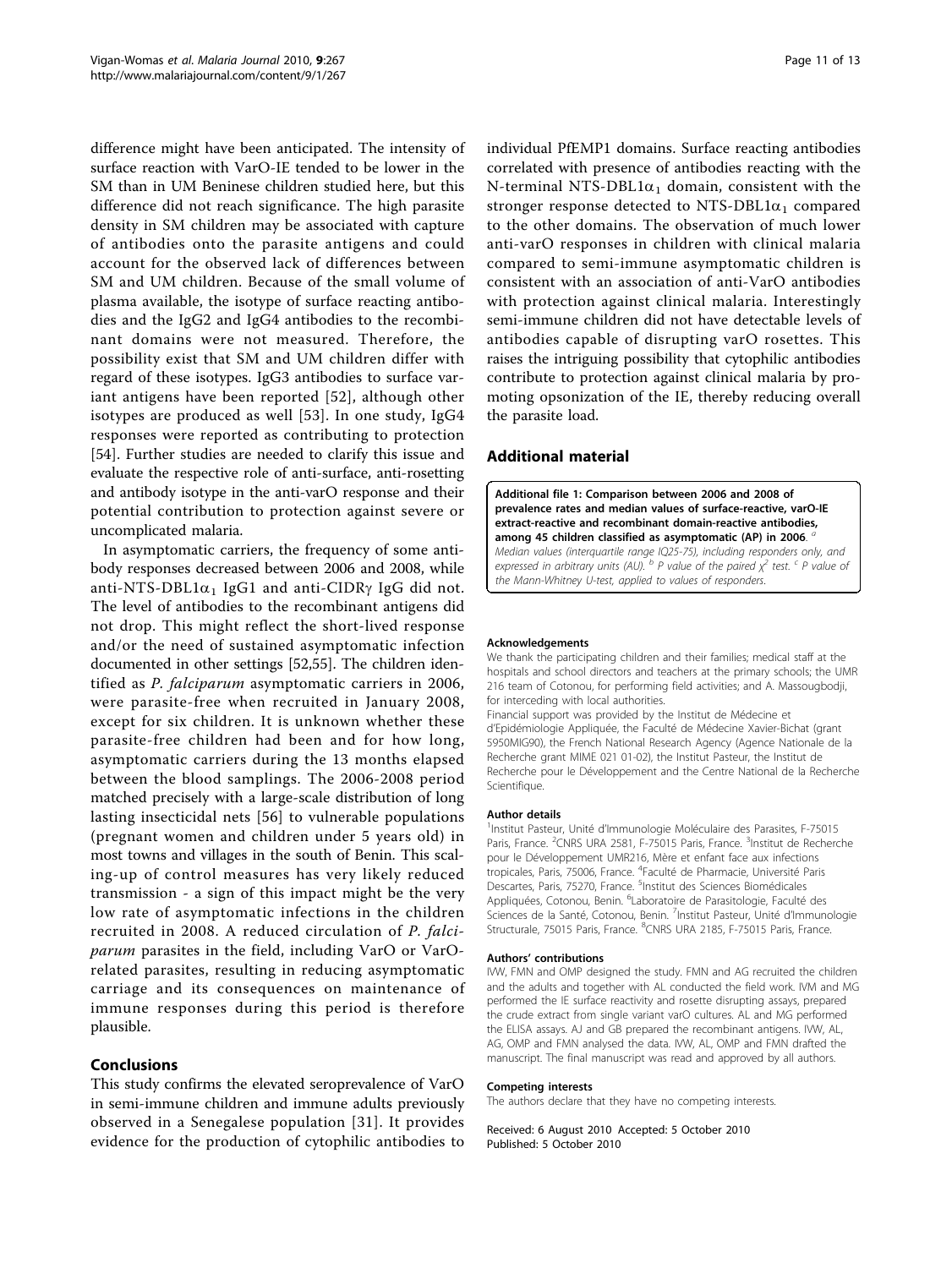#### <span id="page-11-0"></span>References

- 1. Breman JG, Holloway CN: [Malaria surveillance counts.](http://www.ncbi.nlm.nih.gov/pubmed/18165473?dopt=Abstract) Am J Trop Med Hyg 2007, 77:36-47.
- 2. Aregawi M, Cibulskis R, Otten M, Williams R, Dye C: World malaria report 2008. World Health Organization [\[http://malaria.who.int/wmr2008/](http://malaria.who.int/wmr2008/malaria2008.pdf) [malaria2008.pdf](http://malaria.who.int/wmr2008/malaria2008.pdf)].
- 3. Newton CR, Taylor TE, Whitten RO: [Pathophysiology of fatal](http://www.ncbi.nlm.nih.gov/pubmed/9598460?dopt=Abstract) falciparum [malaria in African children.](http://www.ncbi.nlm.nih.gov/pubmed/9598460?dopt=Abstract) Am J Trop Med Hyg 1998, 58:673-683.
- Silamut K, Phu NH, Whitty C, Turner GD, Louwrier K, Mai NT, Simpson JA, Hien TT, White NJ: [A quantitative analysis of the microvascular](http://www.ncbi.nlm.nih.gov/pubmed/10433933?dopt=Abstract) [sequestration of malaria parasites in the human brain.](http://www.ncbi.nlm.nih.gov/pubmed/10433933?dopt=Abstract) Am J Pathol 1999, 155:395-410.
- 5. Taylor TE, Fu WJ, Carr RA, Whitten RO, Mueller JS, Fosiko NG, Lewallen S, Liomba NG, Molyneux ME: [Differentiating the pathologies of cerebral](http://www.ncbi.nlm.nih.gov/pubmed/14745442?dopt=Abstract) [malaria by postmortem parasite counts.](http://www.ncbi.nlm.nih.gov/pubmed/14745442?dopt=Abstract) Nat Med 2004, 10:143-145.
- 6. Haldar K, Murphy SC, Milner DA, Taylor TE: [Malaria: mechanisms of](http://www.ncbi.nlm.nih.gov/pubmed/18039099?dopt=Abstract) [erythrocytic infection and pathological correlates of severe disease.](http://www.ncbi.nlm.nih.gov/pubmed/18039099?dopt=Abstract) Annu Rev Pathol 2007, 2:217-249.
- 7. Genrich GL, Guarner J, Paddock CD, Shieh WJ, Greer PW, Barnwell JW, Zaki SR: [Fatal malaria infection in travelers: novel immunohistochemical](http://www.ncbi.nlm.nih.gov/pubmed/17297032?dopt=Abstract) [assays for the detection of](http://www.ncbi.nlm.nih.gov/pubmed/17297032?dopt=Abstract) Plasmodium falciparum in tissues and [implications for pathogenesis.](http://www.ncbi.nlm.nih.gov/pubmed/17297032?dopt=Abstract) Am J Trop Med Hyg 2007, 76:251-259.
- 8. Duffy PE, Fried M: [Malaria in the pregnant woman.](http://www.ncbi.nlm.nih.gov/pubmed/16265891?dopt=Abstract) Curr Top Microbiol Immunol 2005, 295:169-200.
- 9. Pain A, Ferguson DJ, Kai O, Urban BC, Lowe B, Marsh K, Roberts DJ: [Platelet-mediated clumping of](http://www.ncbi.nlm.nih.gov/pubmed/11172032?dopt=Abstract) Plasmodium falciparum-infected [erythrocytes is a common adhesive phenotype and is associated with](http://www.ncbi.nlm.nih.gov/pubmed/11172032?dopt=Abstract) [severe malaria.](http://www.ncbi.nlm.nih.gov/pubmed/11172032?dopt=Abstract) Proc Natl Acad Sci USA 2001, 98:1805-1810.
- 10. Miller LH, Baruch DI, Marsh K, Doumbo OK: [The pathogenic basis of](http://www.ncbi.nlm.nih.gov/pubmed/11832955?dopt=Abstract) [malaria.](http://www.ncbi.nlm.nih.gov/pubmed/11832955?dopt=Abstract) Nature 2002, 415:673-679.
- 11. Smith JD, Chitnis CE, Craig AG, Roberts DJ, Hudson-Taylor DE, Peterson DS, Pinches R, Newbold CI, Miller LH: [Switches in expression of](http://www.ncbi.nlm.nih.gov/pubmed/7606775?dopt=Abstract) Plasmodium falciparum var [genes correlate with changes in antigenic and](http://www.ncbi.nlm.nih.gov/pubmed/7606775?dopt=Abstract) [cytoadherent phenotypes of infected erythrocytes.](http://www.ncbi.nlm.nih.gov/pubmed/7606775?dopt=Abstract) Cell 1995, 82:101-110.
- 12. Baruch DI, Pasloske BL, Singh HB, Bi X, Ma XC, Feldman M, Taraschi TF, Howard RJ: Cloning the P. falciparum [gene encoding PfEMP1, a malarial](http://www.ncbi.nlm.nih.gov/pubmed/7541722?dopt=Abstract) [variant antigen and adherence receptor on the surface of parasitized](http://www.ncbi.nlm.nih.gov/pubmed/7541722?dopt=Abstract) [human erythrocytes.](http://www.ncbi.nlm.nih.gov/pubmed/7541722?dopt=Abstract) Cell 1995, 82:77-87.
- 13. Scherf A, Hernandez-Rivas R, Buffet P, Bottius E, Benatar C, Pouvelle B, Gysin J, Lanzer M: [Antigenic variation in malaria:](http://www.ncbi.nlm.nih.gov/pubmed/9736619?dopt=Abstract) in situ switching, relaxed [and mutually exclusive transcription of var genes during intra](http://www.ncbi.nlm.nih.gov/pubmed/9736619?dopt=Abstract)[erythrocytic development in](http://www.ncbi.nlm.nih.gov/pubmed/9736619?dopt=Abstract) Plasmodium falciparum. Embo J 1998, 17:5418-5426.
- 14. Newbold CI, Pinches R, Roberts DJ, Marsh K: [Plasmodium falciparum](http://www.ncbi.nlm.nih.gov/pubmed/1426131?dopt=Abstract): the [human agglutinating antibody response to the infected red cell surface](http://www.ncbi.nlm.nih.gov/pubmed/1426131?dopt=Abstract) [is predominantly variant specific.](http://www.ncbi.nlm.nih.gov/pubmed/1426131?dopt=Abstract) Exp Parasitol 1992, 75:281-292.
- 15. Bull PC, Lowe BS, Kortok M, Molyneux CS, Newbold CI, Marsh K: [Parasite](http://www.ncbi.nlm.nih.gov/pubmed/9500614?dopt=Abstract) [antigens on the infected red cell surface are targets for naturally](http://www.ncbi.nlm.nih.gov/pubmed/9500614?dopt=Abstract) [acquired immunity to malaria.](http://www.ncbi.nlm.nih.gov/pubmed/9500614?dopt=Abstract) Nat Med 1998, 4:358-360.
- 16. Staalsoe T, Shulman CE, Bulmer JN, Kawuondo K, Marsh K, Hviid L: [Variant](http://www.ncbi.nlm.nih.gov/pubmed/14751701?dopt=Abstract) [surface antigen-specific IgG and protection against clinical](http://www.ncbi.nlm.nih.gov/pubmed/14751701?dopt=Abstract) [consequences of pregnancy-associated](http://www.ncbi.nlm.nih.gov/pubmed/14751701?dopt=Abstract) Plasmodium falciparum malaria. Lancet 2004, 363:283-289.
- 17. Salanti A, Dahlbäck M, Turner L, Nielsen MA, Barfod L, Magistrado P, Jensen AT, Lavstsen T, Ofori MF, Marsh K, Hviid L, Theander TG: [Evidence](http://www.ncbi.nlm.nih.gov/pubmed/15520249?dopt=Abstract) [for the involvement of VAR2CSA in pregnancy-associated malaria.](http://www.ncbi.nlm.nih.gov/pubmed/15520249?dopt=Abstract) J Exp Med 2004, 200:1197-1203.
- 18. Lusingu JP, Jensen AT, Vestergaard LS, Minja DT, Dalgaard MB, Gesase S, Mmbando BP, Kitua AY, Lemnge MM, Cavanagh D, Hviid L, Theander TG: [Levels of plasma immunoglobulin G with specificity against the](http://www.ncbi.nlm.nih.gov/pubmed/16622225?dopt=Abstract) [cysteine-rich interdomain regions of a semiconserved](http://www.ncbi.nlm.nih.gov/pubmed/16622225?dopt=Abstract) Plasmodium falciparum [erythrocyte membrane protein 1, VAR4, predict protection](http://www.ncbi.nlm.nih.gov/pubmed/16622225?dopt=Abstract) [against malarial anemia and febrile episodes.](http://www.ncbi.nlm.nih.gov/pubmed/16622225?dopt=Abstract) Infect Immun 2006, 74:2867-2875.
- 19. Magistrado PA, Lusingu J, Vestergaard LS, Lemnge M, Lavstsen T, Turner L, Hviid L, Jensen AT, Theander TG: [Immunoglobulin G antibody reactivity to](http://www.ncbi.nlm.nih.gov/pubmed/17283085?dopt=Abstract) a group A Plasmodium falciparum [erythrocyte membrane protein 1 and](http://www.ncbi.nlm.nih.gov/pubmed/17283085?dopt=Abstract) [protection from](http://www.ncbi.nlm.nih.gov/pubmed/17283085?dopt=Abstract) P. falciparum malaria. Infect Immun 2007, 75:2415-2420.
- 20. Mackintosh CL, Christodoulou Z, Mwangi TW, Kortok M, Pinches R, Williams TN, Marsh K, Newbold CI: [Acquisition of naturally occurring](http://www.ncbi.nlm.nih.gov/pubmed/18706102?dopt=Abstract)

[antibody responses to recombinant protein domains of](http://www.ncbi.nlm.nih.gov/pubmed/18706102?dopt=Abstract) Plasmodium falciparum [erythrocyte membrane protein 1.](http://www.ncbi.nlm.nih.gov/pubmed/18706102?dopt=Abstract) Malar J 2008, 7:155.

- 21. Dodoo D, Staalsoe T, Giha H, Kurtzhals JA, Akanmori BD, Koram K, Dunyo S, Nkrumah FK, Hviid L, Theander TG: [Antibodies to variant antigens on the](http://www.ncbi.nlm.nih.gov/pubmed/11349035?dopt=Abstract) [surfaces of infected erythrocytes are associated with protection from](http://www.ncbi.nlm.nih.gov/pubmed/11349035?dopt=Abstract) [malaria in Ghanaian children.](http://www.ncbi.nlm.nih.gov/pubmed/11349035?dopt=Abstract) Infect Immun 2001, 69:3713-3718.
- 22. Smith JD, Subramanian G, Gamain B, Baruch DI, Miller LH: [Classification of](http://www.ncbi.nlm.nih.gov/pubmed/11071284?dopt=Abstract) [adhesive domains in the](http://www.ncbi.nlm.nih.gov/pubmed/11071284?dopt=Abstract) Plasmodium falciparum erythrocyte membrane [protein 1 family.](http://www.ncbi.nlm.nih.gov/pubmed/11071284?dopt=Abstract) Mol Biochem Parasitol 2000, 110:293-310.
- 23. Cham GK, Turner L, Lusingu J, Vestergaard L, Mmbando BP, Kurtis JD, Jensen AT, Salanti A, Lavstsen T, Theander TG: [Sequential, ordered](http://www.ncbi.nlm.nih.gov/pubmed/19675168?dopt=Abstract) [acquisition of antibodies to](http://www.ncbi.nlm.nih.gov/pubmed/19675168?dopt=Abstract) Plasmodium falciparum erythrocyte [membrane protein 1 domains.](http://www.ncbi.nlm.nih.gov/pubmed/19675168?dopt=Abstract) J Immunol 2009, 183:3356-3363.
- 24. Joergensen L, Vestergaard LS, Turner L, Magistrado P, Lusingu JP, Lemnge M, Theander TG, Jensen AT: 3D7-Derived [Plasmodium falciparum](http://www.ncbi.nlm.nih.gov/pubmed/17182581?dopt=Abstract) [erythrocyte membrane protein 1 is a frequent target of naturally](http://www.ncbi.nlm.nih.gov/pubmed/17182581?dopt=Abstract) [acquired antibodies recognizing protein domains in a particular pattern](http://www.ncbi.nlm.nih.gov/pubmed/17182581?dopt=Abstract) [independent of malaria transmission intensity.](http://www.ncbi.nlm.nih.gov/pubmed/17182581?dopt=Abstract) J Immunol 2007, 178:428-435.
- 25. Vestergaard LS, Lusingu JP, Nielsen MA, Mmbando BP, Dodoo D, Akanmori BD, Alifrangis M, Bygbjerg IC, Lemnge MM, Staalsoe T, Hviid L, Theander TG: [Differences in human antibody reactivity to](http://www.ncbi.nlm.nih.gov/pubmed/18250179?dopt=Abstract) Plasmodium falciparum [variant surface antigens are dependent on age and malaria](http://www.ncbi.nlm.nih.gov/pubmed/18250179?dopt=Abstract) [transmission intensity in northeastern Tanzania.](http://www.ncbi.nlm.nih.gov/pubmed/18250179?dopt=Abstract) Infect Immun 2008, 76:2706-2714.
- 26. Mercereau-Puijalon O, Guillotte M, Vigan-Womas I: [Rosetting in](http://www.ncbi.nlm.nih.gov/pubmed/18514562?dopt=Abstract) Plasmodium falciparum[: a cytoadherence phenotype with multiple](http://www.ncbi.nlm.nih.gov/pubmed/18514562?dopt=Abstract) [actors.](http://www.ncbi.nlm.nih.gov/pubmed/18514562?dopt=Abstract) Transfus Clin Biol 2008, 15:62-71.
- 27. Doumbo OK, Thera MA, Kone AK, Raza A, Tempest LJ, Lyke KE, Plowe CV, Rowe JA: High levels of Plasmodium falciparum [rosetting in all clinical](http://www.ncbi.nlm.nih.gov/pubmed/19996426?dopt=Abstract) [forms of severe malaria in African children.](http://www.ncbi.nlm.nih.gov/pubmed/19996426?dopt=Abstract) Am J Trop Med Hyg 2009, 81:987-993.
- 28. Chen Q, Barragan A, Fernandez V, Sundstrom A, Schlichtherle M, Sahlen A, Carlson J, Datta S, Wahlgren M: Identification of [Plasmodium falciparum](http://www.ncbi.nlm.nih.gov/pubmed/9419207?dopt=Abstract) [erythrocyte membrane protein 1 \(PfEMP1\) as the rosetting ligand of the](http://www.ncbi.nlm.nih.gov/pubmed/9419207?dopt=Abstract) [malaria parasite](http://www.ncbi.nlm.nih.gov/pubmed/9419207?dopt=Abstract) P. falciparum. J Exp Med 1998, 187:15-23.
- 29. Chen Q, Heddini A, Barragan A, Fernandez V, Pearce SF, Wahlgren M: [The](http://www.ncbi.nlm.nih.gov/pubmed/10880521?dopt=Abstract) [semiconserved head structure of](http://www.ncbi.nlm.nih.gov/pubmed/10880521?dopt=Abstract) Plasmodium falciparum erythrocyte [membrane protein 1 mediates binding to multiple independent host](http://www.ncbi.nlm.nih.gov/pubmed/10880521?dopt=Abstract) [receptors.](http://www.ncbi.nlm.nih.gov/pubmed/10880521?dopt=Abstract) J Exp Med 2000, 192:1-10.
- 30. Rowe JA, Moulds JM, Newbold CI, Miller LH: [P. falciparum](http://www.ncbi.nlm.nih.gov/pubmed/9230440?dopt=Abstract) rosetting [mediated by a parasite-variant erythrocyte membrane protein and](http://www.ncbi.nlm.nih.gov/pubmed/9230440?dopt=Abstract) [complement-receptor 1.](http://www.ncbi.nlm.nih.gov/pubmed/9230440?dopt=Abstract) Nature 1997, 388:292-295.
- 31. Vigan-Womas I, Guillotte M, Le Scanf C, Igonet S, Petres S, Juillerat A, Badaut C, Nato F, Schneider A, Lavergne A, Contamin H, Tall A, Baril L, Bentley GA, Mercereau-Puijalon O: [An in vivo and in vitro model of](http://www.ncbi.nlm.nih.gov/pubmed/18809668?dopt=Abstract) Plasmodium falciparum [rosetting and autoagglutination mediated by](http://www.ncbi.nlm.nih.gov/pubmed/18809668?dopt=Abstract) varO, a group A var [gene encoding a frequent serotype.](http://www.ncbi.nlm.nih.gov/pubmed/18809668?dopt=Abstract) Infect Immun 2008, 76:5565-5580.
- 32. Carlson J, Helmby H, Hill AV, Brewster D, Greenwood BM, Wahlgren M: [Human cerebral malaria: association with erythrocyte rosetting and lack](http://www.ncbi.nlm.nih.gov/pubmed/1979090?dopt=Abstract) [of anti-rosetting antibodies.](http://www.ncbi.nlm.nih.gov/pubmed/1979090?dopt=Abstract) Lancet 1990, 336:1457-1460.
- 33. Michel JC, Fandeur T, Neuilly G, Roussilhon C, Dedet JP: [Opsonic activity of](http://www.ncbi.nlm.nih.gov/pubmed/6372644?dopt=Abstract) [ascitic fluids from](http://www.ncbi.nlm.nih.gov/pubmed/6372644?dopt=Abstract) Plasmodium falciparum-infected Saimiri monkey: [positive correlation with protection in passive transfer assay.](http://www.ncbi.nlm.nih.gov/pubmed/6372644?dopt=Abstract) Ann Immunol (Paris) 1983, 134D:373-383.
- 34. Groux H, Perraut R, Garraud O, Poingt JP, Gysin J: [Functional](http://www.ncbi.nlm.nih.gov/pubmed/2242760?dopt=Abstract) [characterization of the antibody-mediated protection against blood](http://www.ncbi.nlm.nih.gov/pubmed/2242760?dopt=Abstract) stages of [Plasmodium falciparum](http://www.ncbi.nlm.nih.gov/pubmed/2242760?dopt=Abstract) in the monkey Saimiri sciureus. Eur J Immunol 1990, 20:2317-2323.
- 35. Juillerat A, Igonet S, Vigan-Womas I, Guillotte M, Gangnard S, Faure G, Baron B, Raynal B, Mercereau-Puijalon O, Bentley GA: [Biochemical and](http://www.ncbi.nlm.nih.gov/pubmed/20045435?dopt=Abstract) [biophysical characterisation of DBL1alpha1-varO, the rosetting domain](http://www.ncbi.nlm.nih.gov/pubmed/20045435?dopt=Abstract) [of PfEMP1 from the VarO line of](http://www.ncbi.nlm.nih.gov/pubmed/20045435?dopt=Abstract) Plasmodium falciparum. Mol Biochem Parasitol 2010, 170:84-92.
- 36. Akogbeto M: [Lagoonal and coastal malaria at Cotonou: entomological](http://www.ncbi.nlm.nih.gov/pubmed/11111245?dopt=Abstract) [findings.](http://www.ncbi.nlm.nih.gov/pubmed/11111245?dopt=Abstract) Sante 2000, 10:267-275.
- 37. Migot-Nabias F, Noukpo JM, Guitard E, Doritchamou J, Garcia A, Dugoujon JM: [Imbalanced distribution of GM immunoglobulin allotypes](http://www.ncbi.nlm.nih.gov/pubmed/18983245?dopt=Abstract)